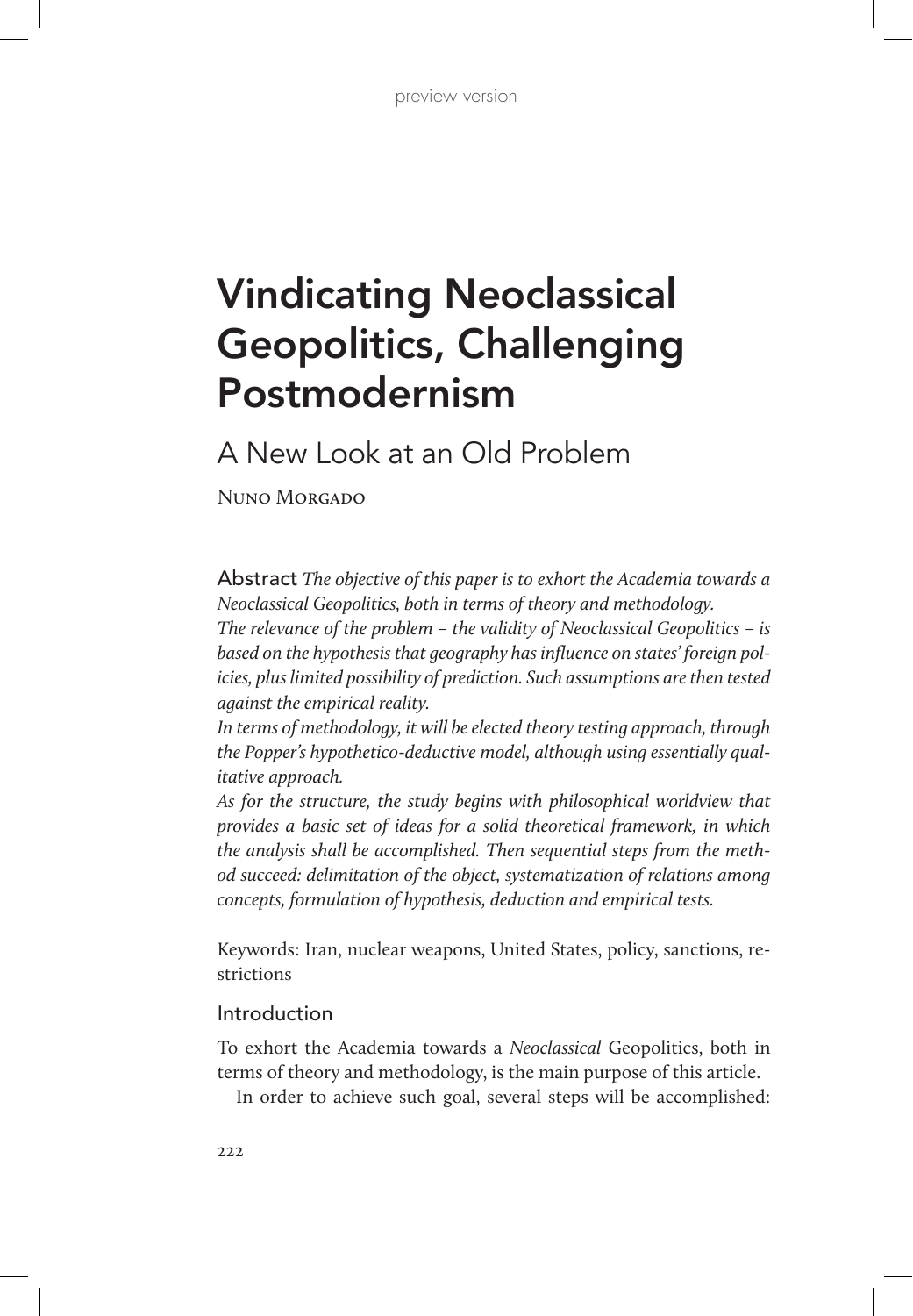how could the geopolitical object be delimitated? What are the relations among concepts of Strategy, Geostrategy, and Geopolitics? What is the significance of *Classical* Geopolitics – especially ideas from German School of Geopolitics – after postmodernist *Critical* Geopolitics? Did it remain any valid concept, any valid method, and any valid theory? What kind of basis *Critical* Geopolitics sustains?

Therefore, the approach of this paper connects the relevance of the problem – the validity of *Neoclassical* Geopolitics as Mamadouh stressed<sup>1</sup> - to the empirical fact of geography's influence on politics, particularly foreign policy.

As for the structure, the initial philosophical worldview will provide the elementary set of ideas for a solid theoretical and methodological context, in which the analysis shall be performed. Both the definition of geopolitical studies [understood as *neoclassical geopolitics*] and the definition of concepts within its domain; the enumeration of several ethical rules concerning methods in geopolitical studies; the recapture of some concepts and theories of German School of Geopolitics, and a particular attention paid to Spanish geopolitician Vicens Vives – all these stages will be accomplished under the supreme objective of creating a framework for solidification of the argument '*Neoclassical* Geopolitics as a science (object, methodology and finality)'. Thus, one may find innovative aspects in this study.

Specifically in terms of methodology, theory testing approach will be elected, through Popper's hypothetico-deductive model, using essentially qualitative procedures.

Whereas *Critical* Geopolitics seems to flourish, *Neoclassical* Geopolitics has been, somehow, waiting to be systematized. This paper tries to bring a contribution in that direction.

## Methodological Considerations

## *Weltanchauung*

Honesty shall be above all.

The philosophical worldview<sup>2</sup> (or in some sense the *Weltanschauung*) could be initially docketed with the concept of *doxa* [δόξα], mentioned in the teachings of Plato<sup>3</sup>. That *doxa* would simply correspond, in this particular case, to the answers from Philosophy, specifically Gnoseology, to questions such as: *what is knowledge? where does knowledge come from? what are the limits of knowledge?* – legitimate questions, but ques-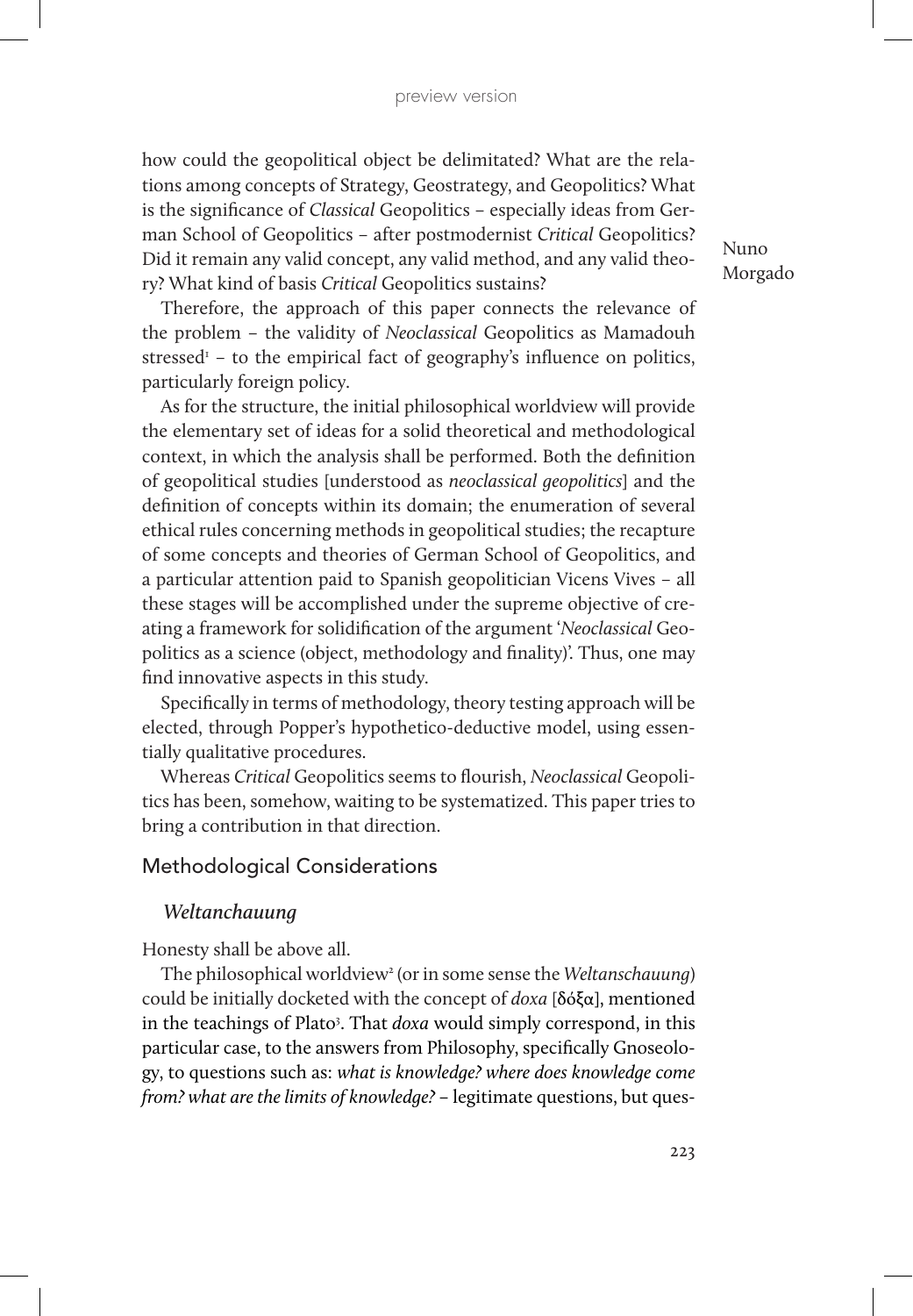tions that cannot be tested through scientific methods.

Thus, choices have to be made; and in the name of Truth those choices have to be expressively declared.

The existence of the external and ordered reality outside the human mind (ontological argument) and, and although some limitations<sup>4</sup>, the possibility of a trustworthy apprehension of that reality by that human mind (epistemological conclusion) are assumptions accepted.

Furthermore, the scientific method, which structures the reality into a framework of theories, constitutes a privileged domain on that task – 'trustworthy apprehension of the reality'. Yet, it is believed that it is neither the only one, nor the best.

Therefore, under the scientific angle that matters for now, it is also relevant to let clear that, on the contrary of 19<sup>th</sup> century's *Positivism*, the reality is not acknowledged as a machine, full of quantifiable and mechanic laws towards a mathematical and infallible prediction, but instead, it is believed that Science provides methods that allow reliable approach to knowledge. Simply as that.

Hence, it turns already evident that this paper is located at the antipodes of two specific Weltanschauugen: the Frankfurt School (Critical Theory), which aims somehow to analyze the marxist concept of 'superstructure'<sup>5</sup> with the deconstruction of Western Civilization<sup>6</sup> as a normative goal; but also the postmodernist [and poststructuralist] approach, which pursues the same normative goal, yet through other means. As a matter of fact, in terms of methodology, one of the most well-known postmodernist authors, Michel Foucault – whose ideas are based in Marx too – suggested 'genealogy' as 'anti-science', thereby a method that shall fight – in Foucault's worldview – against the 'power'7 . Consequently: the rejection of rationalism as tool, the rejection of the existence of objective reality outside Man, the rejection of the possibility to reach the reality through scientific method<sup>8</sup> will be disregarded in this paper.

So,the dedication to Truth and to Rigor, from an approach focused on the scientific method, shall not be born from 'passion' and 'fanaticism' as Foucault accused, but from the sincere commitment with Reason and with Truth.

The pretension of absolute truth will be then rejected, searching instead for equilibrium between what 'exists' and 'what is possible to be known', or according to the explanation of Pope Benedict XVI<sup>10</sup>:

'. . .the positivist view of the World in general, is a most im-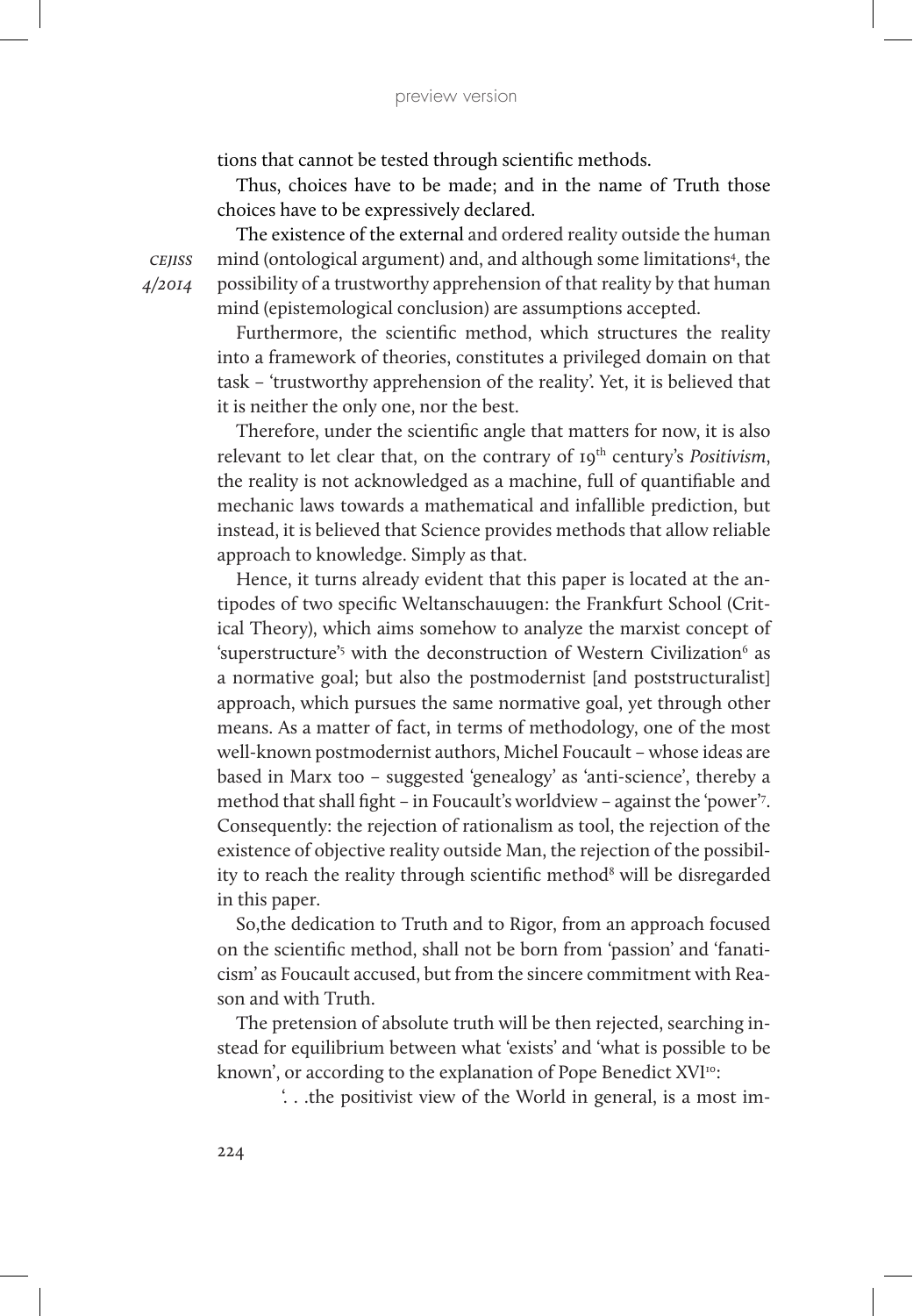portant dimension of human knowledge and capacity that we may in no way dispense with. But […] it is not a sufficient culture. . ."

that is the same to support that *positivism* is needed to understand reality, although *positivism* – by itself only – is not sufficient to understand *all* reality.

## *Methodology*

Theory testing's approach is in this paper elected. The objective is to provide a solid methodological and theoretical framework, recapturing assumptions and concepts from *classical* geopolitics, and then testing those theoretical premises against empirical facts.

In reality, one of the weaknesses of postmodernism is to circulate widely, indeed, in the *royaume* of theories, but what concerns to the test of ideas against the material reality, the task remains undone. It might be precisely this problem that Glassner reported to $I<sup>II</sup>$ .

Strictly concerning the method, the hypothetico-deductive method<sup>12</sup> shall be designated to test the hypothesis.

In this way, following stages should be accomplished:

- 1. to observe and to define the problem [*what?*];
- 2. to generate hypothesis as potential explanation;
- 3. to deduce predictions from the hypothesis;
- 4. and then to perform the empirical test, i.e. search for facts from the reality related with predictions.

In case that such test would not be possible, hypothesis should be abandoned, since it is not scientific – Popper's criterion of demarcation<sup>13</sup>

Concerning procedures of inquiry [*how?*], methods of the research will be essentially qualitative – direct observation, and content analysis from publicly available sources: academic papers, dissertations and books, newsletters from research centers, and think tanks; and notes from lectures, conferences, and seminars.

With the finality of assuring the validity of the information, sources shall be previously evaluated and data itself compared with data from another source – with this procedure, exact and feasible objectivity will be assured.

Hence, it is held that Episteme [ἐπιστήμη] – understood as oncoming to Truth – is possible. The scientific method as tool, as instrument, should then be guided by Ethics, which shall not allow abusive ideas,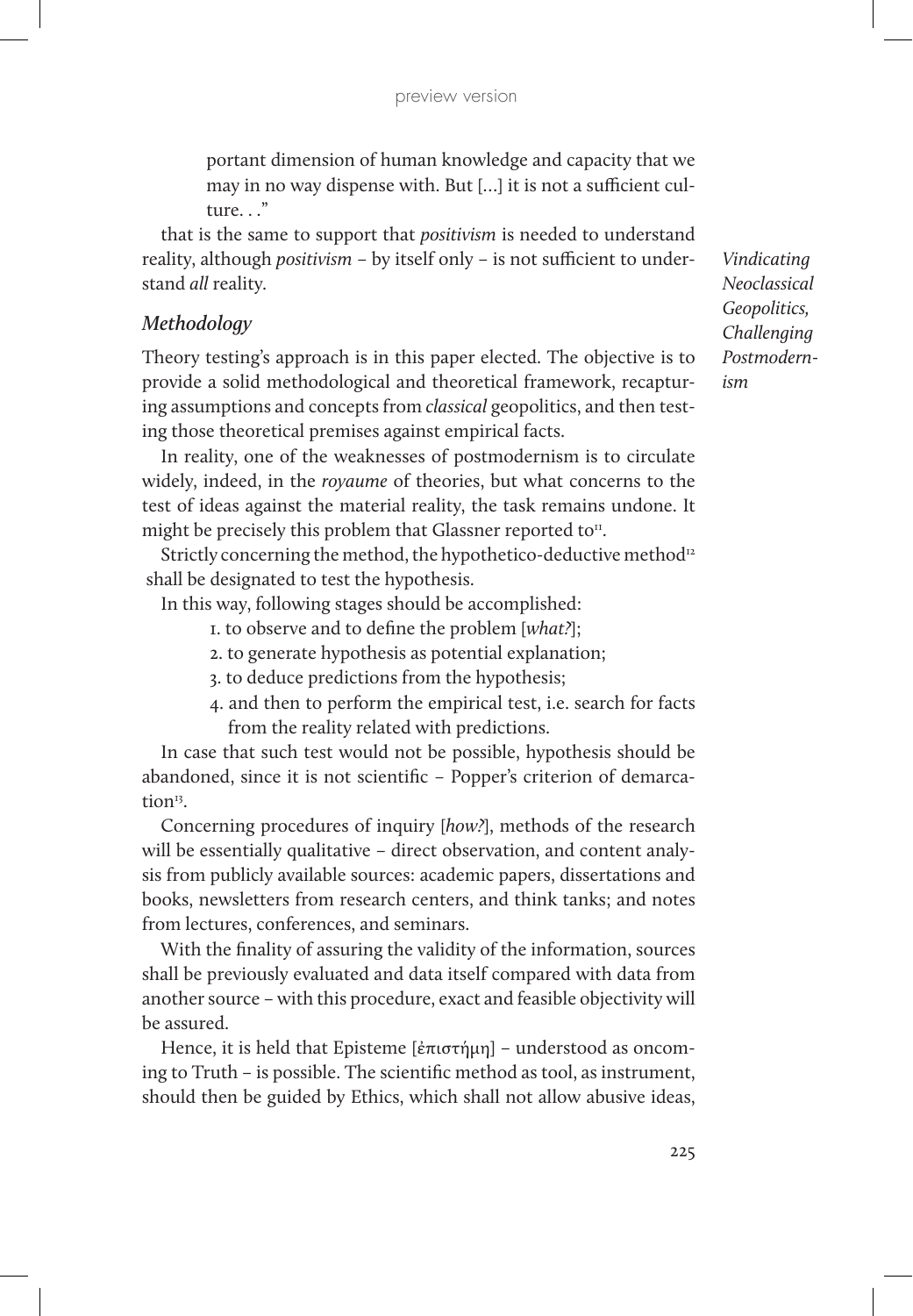based on intentional misinterpretations of the reality. Honesty and accuracy will guide the procedures of intuition, introspection, and judgment of the researcher and that will be reached in practice through laws of objectivity, intelligibility and rationality. Traditionalist methodology helps too, avoiding generalizations and allowing a deep study of the problem, relying on knowledge of History, Politics, and Foreign Affairs.

*cejiss 4/2014*

> Moreover, every conclusion will be, at the end, submitted to verification – that fact should seal the methodological circle<sup>14</sup>.

> University is, *par excellence*, a truth-seeking institution. In fact, that is the reason why those who submit themselves to the slavery of ideology, are condemned to fail that purpose. In this way, in terms of justification of methodological choices, 'deconstruction' or 'genealogy' are methods rejected, in detriment of the stages from the scientific method previously described.

## Geopolitical Studies As Science

## *Delimitation of Geopolitical object*

In previous works<sup>15</sup>, the definition of Geopolitics given by Glassner and Fahrer has beenused<sup>16</sup>.

Although that definition could be largely accepted, there is some haziness that it might be proper to go through. Ignoring the fact that 'global' could be too much inaccurate term<sup>17</sup> for a field that one is trying to delimitate, the part of the definition concerning to '. . .understand [...] the bases of State power. . .' builds up a bridge to strategic studies, which goes beyond the strict relevance of geographical setting on politics at international relations' level. Nevertheless, geopolitical studies' instruments are not detached whatsoever from this kind of approach.

Strategic Potential Analysis' instruments would be shared both by Applied Geopolitics and by (*Grand*) Strategy, taking into account that Strategic Potential Analysis is located, in political terms, on the field of Geostrategy. Strategy, by its side, is "submitted" to Applied Geopolitics, in the sense that Strategy cannot ignore Applied Geopolitics to formulate itself<sup>18</sup>. But Applied Geopolitics (technique) does not necessarily follow scientific results from Geopolitical Studies (*science*). Geostrategy also may or may not take results from Geopolitical Studies, in order to achieve interests, within an 'environment of hostility'19

– the fundamental element of Strategy. Consequently, this 'environ-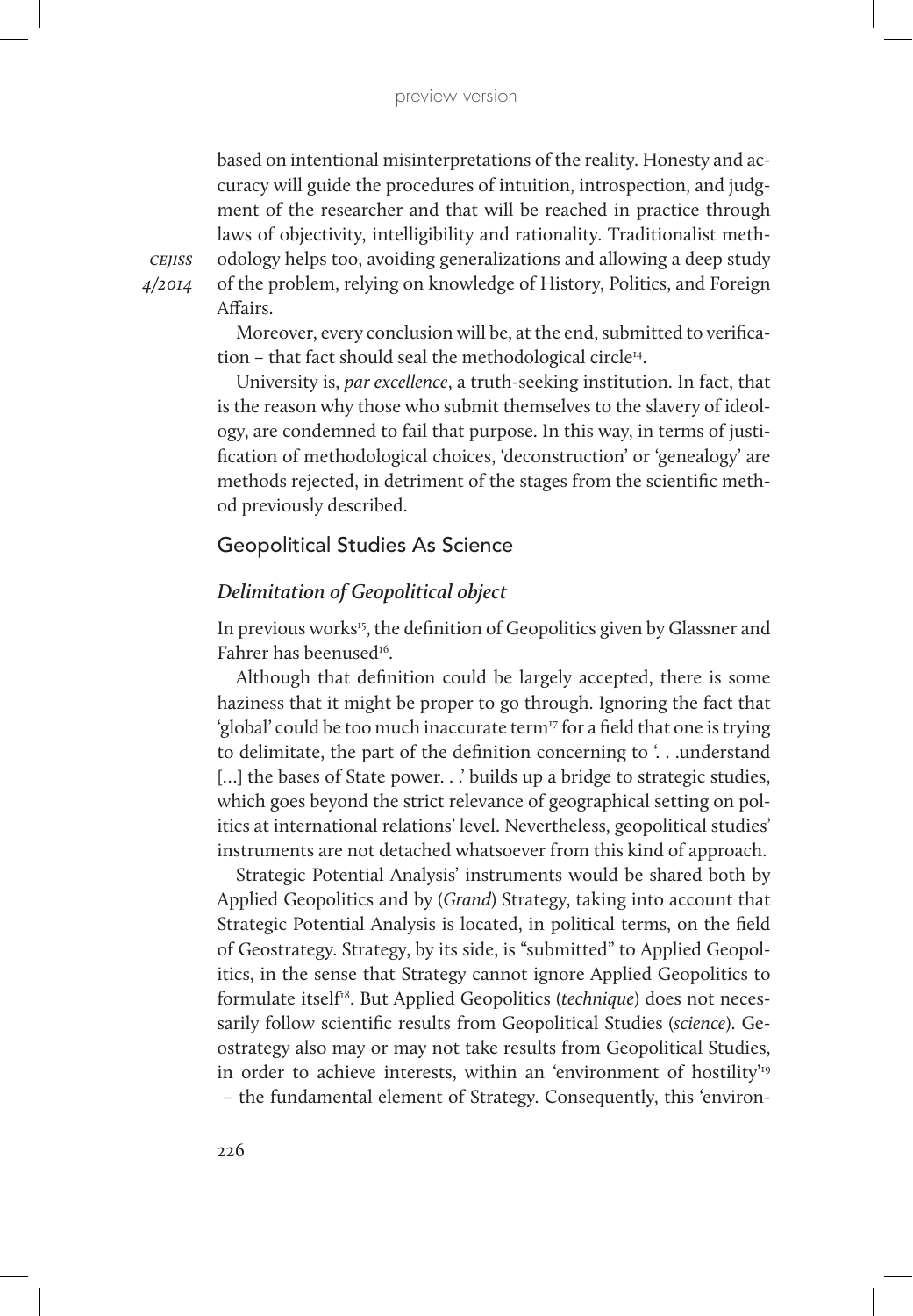ment of hostility' would definitely represent a key characteristic for the distinction between the domains, with academic purposes.

Therefore, and because Applied Geopolitics includes another scope, in which under strict conditions (e.g. political cooperation, joint economic benefits) cooperation among States can be achieved, Applied Geopolitics may truly be considered wider than Strategy (Fig.1).



Fig. 1 – Diagram of connections: Geopolitical Studies, Strategy, Geostrategy and Applied Geopolitics

Subsequently, the arguments of a *manichaeist* distinction between an 'Organic State Theory' and 'Geostrategy' inside the label of *Classical* Geopolitics<sup>20</sup>, or the argument of a 'pacific' Geostrategy against an 'expansionist' Geopolitics<sup>21</sup> could then be refuted. In concrete terms, also General Karl Haushofer could fit on the Geostrategic domain, since he clearly identified the rival of Germany: the British Empire<sup>22</sup>.

This said, what are Geopolitical Studies precisely about? A minimalist definition: 'the study of relations between political activity and space'23 could provide two main cores of the concept: *politics* (*power* by extension) and *space*<sup>24</sup>.

However, such definition disregards a vital aspect – geopolitical studies take place on the field of 'International Relations'<sup>25</sup>. In reality, from this point of view, a conclusion can be deducted – the study of internal aspects of influence of geography on power (e.g. electoral geog-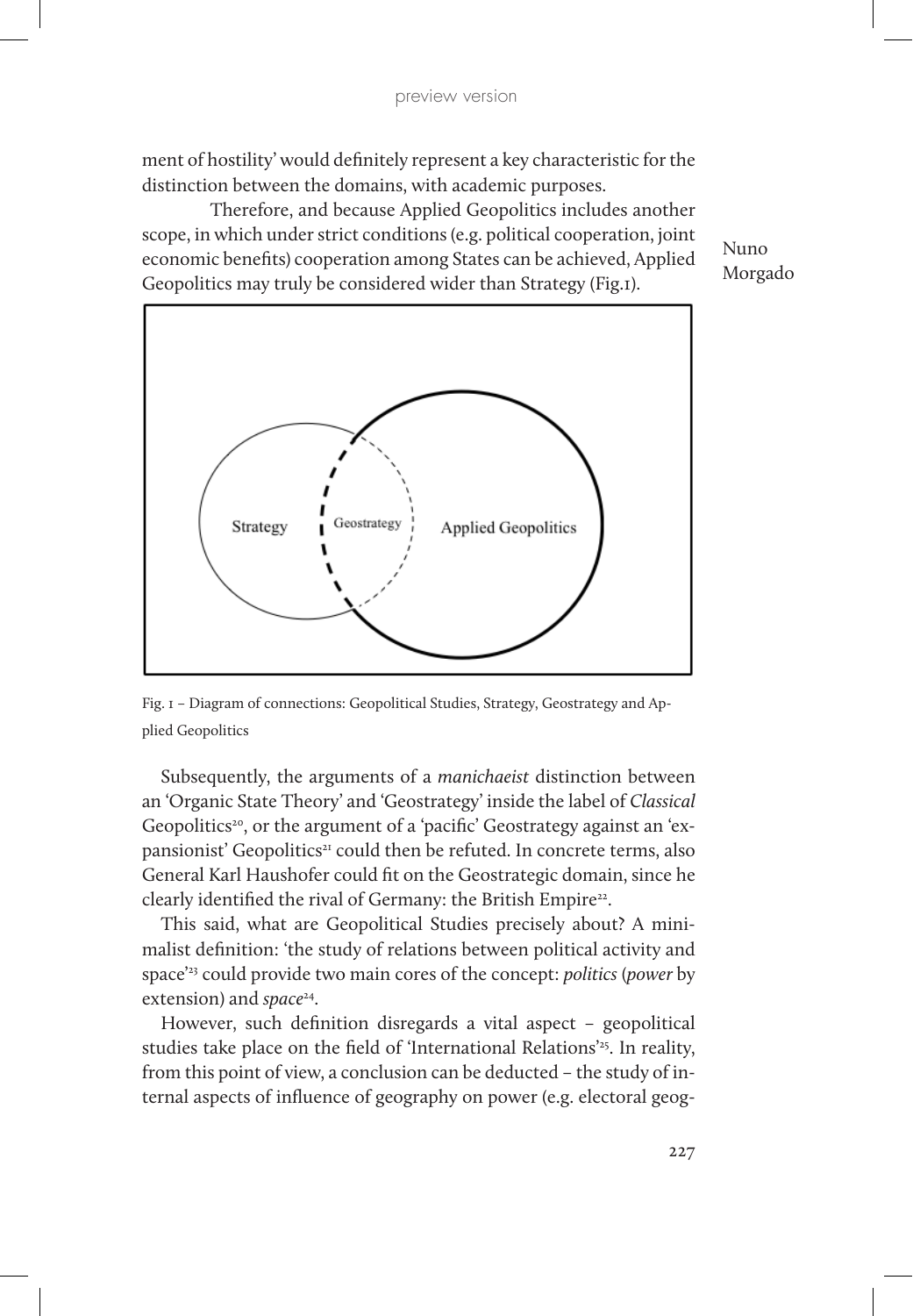raphy, intra-state regionalism) does not concern Geopolitical Studies, but another wider discipline – Political Geography.

With this respect, Political Geography comprises Geopolitics, whilst Geopolitics "autonomously" studies a specific subject – projected to International Relations<sup>26</sup> – within the sphere (but not exclusively) of Political Geography.

*cejiss 4/2014*

> Consequently, geopolitical studies analyze the interactions among certain international actors with particular attention to their geography. At the end, Geopolitical Studies tries to answer questions such as: 'how do geographical features influence *politics* [in the international environment]?' 'How do the political élites use space?'<sup>27</sup>

> > 'Geopolitics allows us to place an event or action within a larger framework so that we can determine its potential significance, as well as identify connections among seemingly disparate trends'

STRATFOR declared<sup>28</sup>. The corporation defended, furthermore, that even prediction is possible, under such framework. One tends to agree, namely because geopolitical studies include a diachronic dimension, in the sense that Geopolitics benefits from certain continuity in the line of time.

Chauprade<sup>29</sup> also sustained this perspective, favoring the argument of 'continuity of geopolitics', consequently, a continuity on foreign policy too. He also defined Geopolitical framework broadly, since he included issues such as: people's identity into the problem<sup>30</sup>. Such definition could be useful too, since the external role of the international actor derives also from its internal potential. However, the distinction between Geopolitics and Political Geography should be kept in mind.

As for the unit of analysis in geopolitical studies, it seems that the *state* still stands as an essential tool. Therefore, Geopolitical Studies remain, at some extent, as a *science of the state*. Result of the combination of 'population', 'territory' and 'system of sovereign power'31, state still lasts as the most important actor in International Relations – yet, facing challenges to its supremacy, namely from supranational entities. Consequently, the state – by itself geographically materialized – assures the importance of space too. In spite of this, Vives' approach gave a relevant contribution to the matter, since he presented 'cultural societies' as international actor<sup>32</sup>.

Space constitutes an objective reality*,* from which Man cannot release himself so far<sup>33</sup>.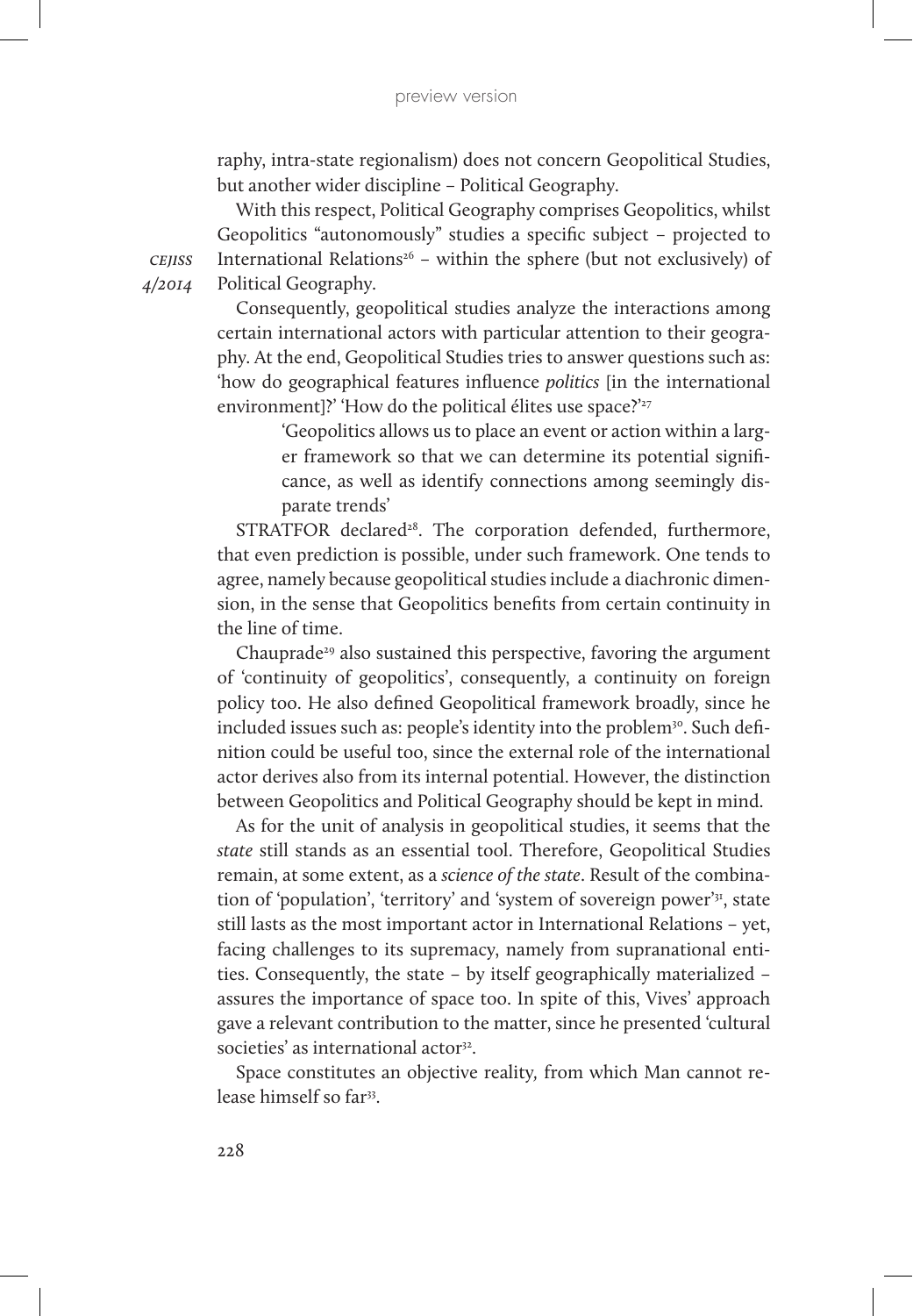#### preview version

Geography – understood as basic pillar of state's power<sup>34</sup> – studies geographical aspects; and Geopolitical Studies proceed to the analysis of the relations between geographical description/explanation and *power* at IR level.

In fact, although i) geographical setting may change<sup>35</sup>, and although ii) "geopolitical" events can introduce even more drastic changes<sup>36</sup> the reality is that Geography consists, *de facto*, into one of the most stable elements of state's potential<sup>37</sup>.

Besides, like Geography<sup>38</sup>, also Geopolitical Studies are a 'holistic science'39. Geopolitical Studies, a dynamic science, deal with the past, the present and the future<sup>40</sup> – confirming what was stated regarding its diachronic dimension – being speculative too $4$ <sup>1</sup>. And, as it is well known, speculation is an essential component for the progress of Knowledge<sup>42</sup>.

Still, Geopolitical Studies cannot be confused with broad International Relations that include actors (e.g. 'International Organizations'), realities (e.g. International Law), and other scopes, which have weak (or non-) relations with Geopolitical Studies. In this way, Geopolitical Studies fits in International Relations, but they are not synonymous with International Relations.

In their 'first form', Flint and Taylor attached Geopolitics to the description of 'global rivalries in world politics'43, but that would be again too vague. Geopolitics cannot be only a word to apply to rivalries among States in International Relations' context<sup>44</sup>.

On the other hand, because Geopolitical Studies may not be separated from practical politics that does not imply that Geopolitical Studies is *simply* an 'imperialistic stream', or to use *Critical* Geopolitics' words obeying to the structures of power<sup>45</sup>.

Geopolitical studies are constituted by theory and by praxis, are subject of Academia and may be a subject of/for foreign-policy makers – Applied Geopolitics.

Yet, Geopolitical Studies as scientific activity cultivated at the University has to obey to several rules, thus Geopolitical Studies are submit to the scientific method, in way to guarantee feasible objectivity. In fact Geopolitical Studies are - as multidisciplinary science indeed<sup>46</sup> and before anything else – a social science, and like any other social science is permeated by the historic-political context; hence the relevance of scientific method to approach the Truth.

Regarding methods used in Geopolitical Studies, some of them derive straight from Geography: analytical observation, to gather infor-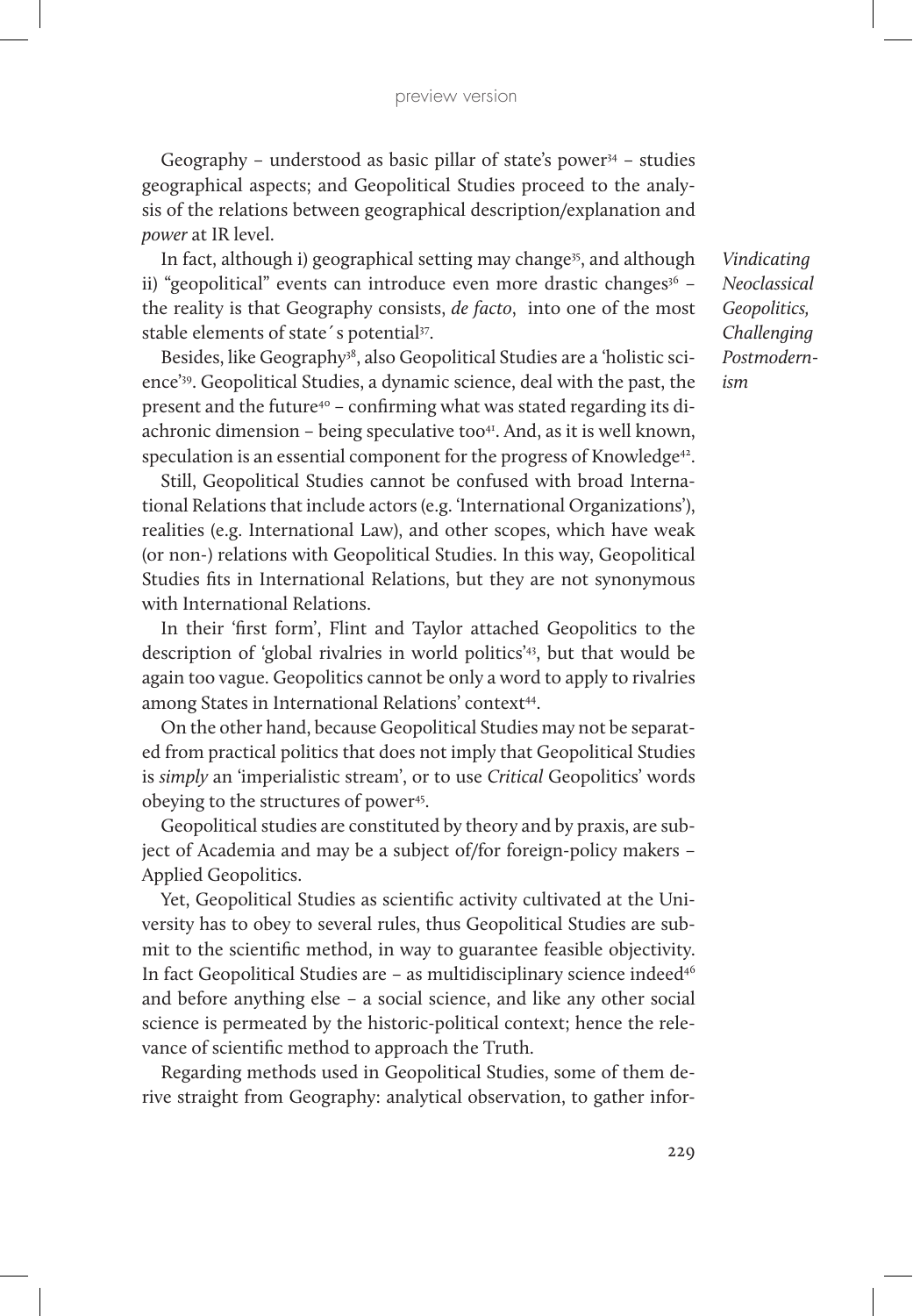mation on fieldwork, description of geographical reality, analysis of maps, charts, the globe, use of statistics, but also handling with new technologies (e.g. satellites, Google Earth).

Geopolitical Studies encompasses accurate description, interconnected with explanatory analysis – within broad environment of clash of interests – sometimes allowing prescription's deduction, or pointing out a way to action<sup>47</sup>. And because of the relevance of this activity, to keep full attention to the methodology is extremely important.

In the past, in fact, *classical* Geopolitics<sup>48</sup> was not careful with methodology whatsoever, adapting methods from other fields with no major thoughtfulness. Currently, the lesson should be learned, so strict ethical rules to guarantee feasible objectivity of Geopolitical Studies should be applied. Chauprade mentioned several of them<sup>49</sup>: to refuse to establish one single cause to explain problems (that means that is required to have more than one variable), to refuse to promote ideology, but to include ideology instead as subject to be itself analyzed (that means that there is no space to promote, for example: nationalism, expansionism, irredentism), and to be transparent regarding received influences (namely with the bibliographic references).

Such kind of guidelines, under the supreme idea of the final verification of results<sup>50</sup>, and falsification of the hypothesis as criterion of demarcation already stated above, will remove the doubts about 'total subjectivity' that could have remained. Particularly the hypothetico-deductive method used in this paper, applying deductive logic, will grant step by step the process towards the formulation of the hypothesis and, then, its test against facts.

As science – and *not* a pseudoscience<sup>51</sup> – Geopolitical Studies cannot admit any ideological submission.

In return, political field itself – consequently foreign policy too – may become ideological in such measure that could turn, at some moment, completely blind to Geopolitics<sup>52</sup>. To acknowledge this fact shall not undermine the hypothesis, but shall contribute to its falsification, instead. In fact, the stated hypothesis will be validated as general rule, and not as compulsory rule for foreign policies of all international actors. Again, determinism is rejected in all manners. Therefore, in spite of the fact that Geopolitics is theory and practice, University and Politics are not the same field, on the contrary, there is great distance among them.

Geopolitical studies as science demand a skeptical attitude, a *critical*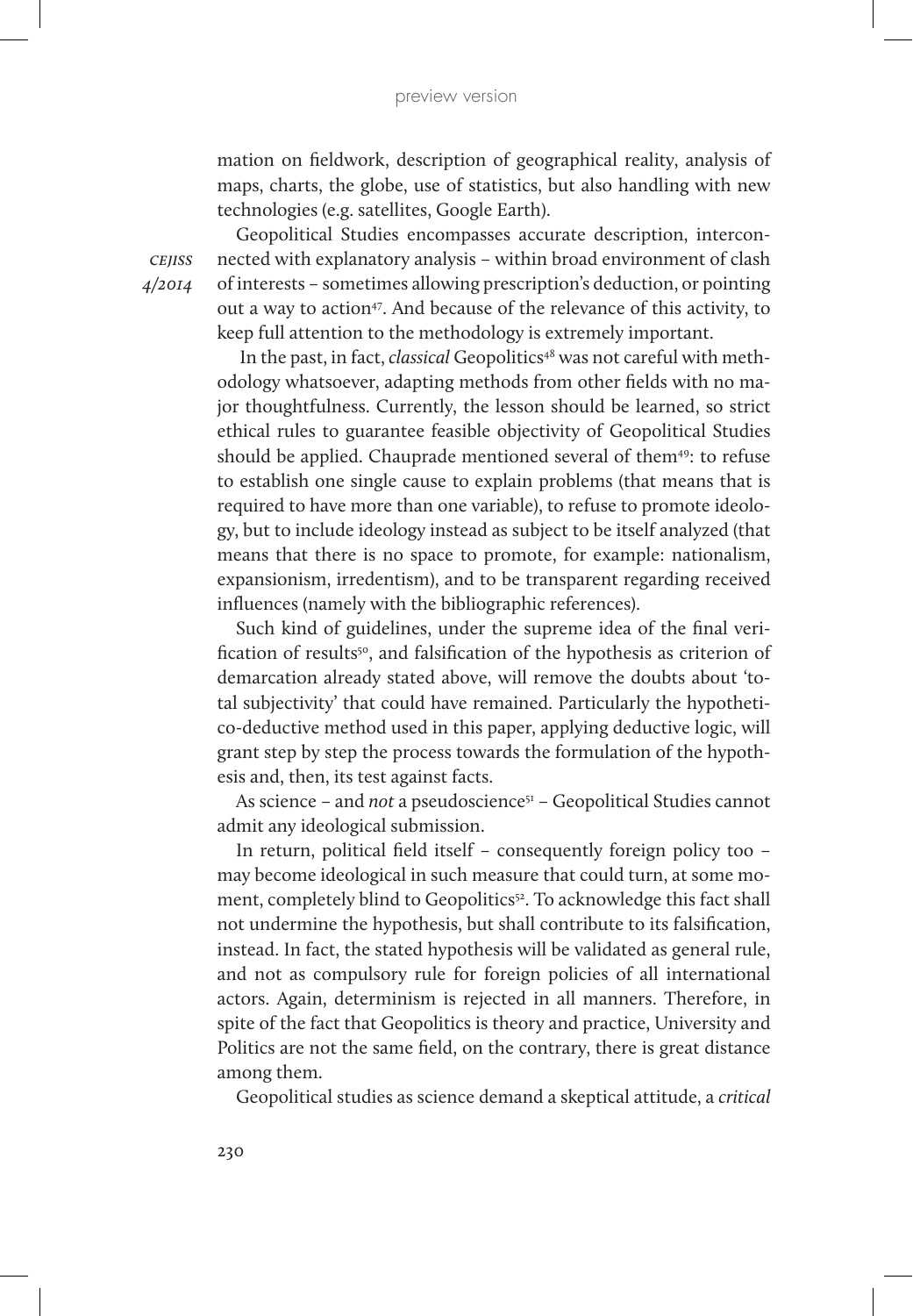perspective. It requires looking for geographical patterns within political history, something that results into a powerful analytical framework<sup>53</sup>.

At last, the idea of possibility of objectivity could match with Karl Haushofer's words<sup>54</sup>:

Nuno Morgado

'no matter the conditions, a real and scientific geopolitical knowledge should remain isolated from any influences from the political parties, and it should then remain true in the same way to both far left and far right. . .'

At the end, to study the positive reality (*how it is*), rejecting an idyllic reality (*how it should be*) 55.

### **The effort towards** *Neoclassical Geopolitics*

Several problems of *classical* geopolitics - which Mamadouh<sup>56</sup> resumed as:

'state is conceived as living organism, therefore borders are conceived flexible. . . the evolution of the political organism is determined by its environment'

in other words: methodological weaknesses, determinism, mysticism; were already criticized by the author elsewhere<sup>57</sup>.

Curiously enough, it is really interesting to remark that if *determinism* and the *single cause* are reasons to sustain the perspective of German School of Geopolitics as a non-scientific approach, then also Marxism – both as 'science' and as ideology – should be labeled as historical pseudo-scientific effort, as German School of Geopolitics was labeled. Same measure to deal with the same problem. In fact, Marxist kernels may be disqualified as such<sup>58</sup>, taking into account that, even if the strict positivism (and/or determinism) was/were already abandoned59, when the perspective that *class struggle* still constitutes the *single cause* that puts the *mechanism* of History working on, *determinism* and *single cause* prevail in that kind of approach.

In what to *Neoclassical* Geopolitics or Geopolitical Studies concerns – as it was mentioned in the section concerning methodological rules – an analysis based onto *single cause* cannot be accepted.

Released from the mysticism of German School of Geopolitics, but using some of its concepts and theories, a new effort to turn Geopolitical Studies into 'exact science'<sup>60</sup> can take place. Subsequently, a systematic alternative must be arranged. In this way, which framework should be designed in terms of relevance of the problem: 'towards *Ne-*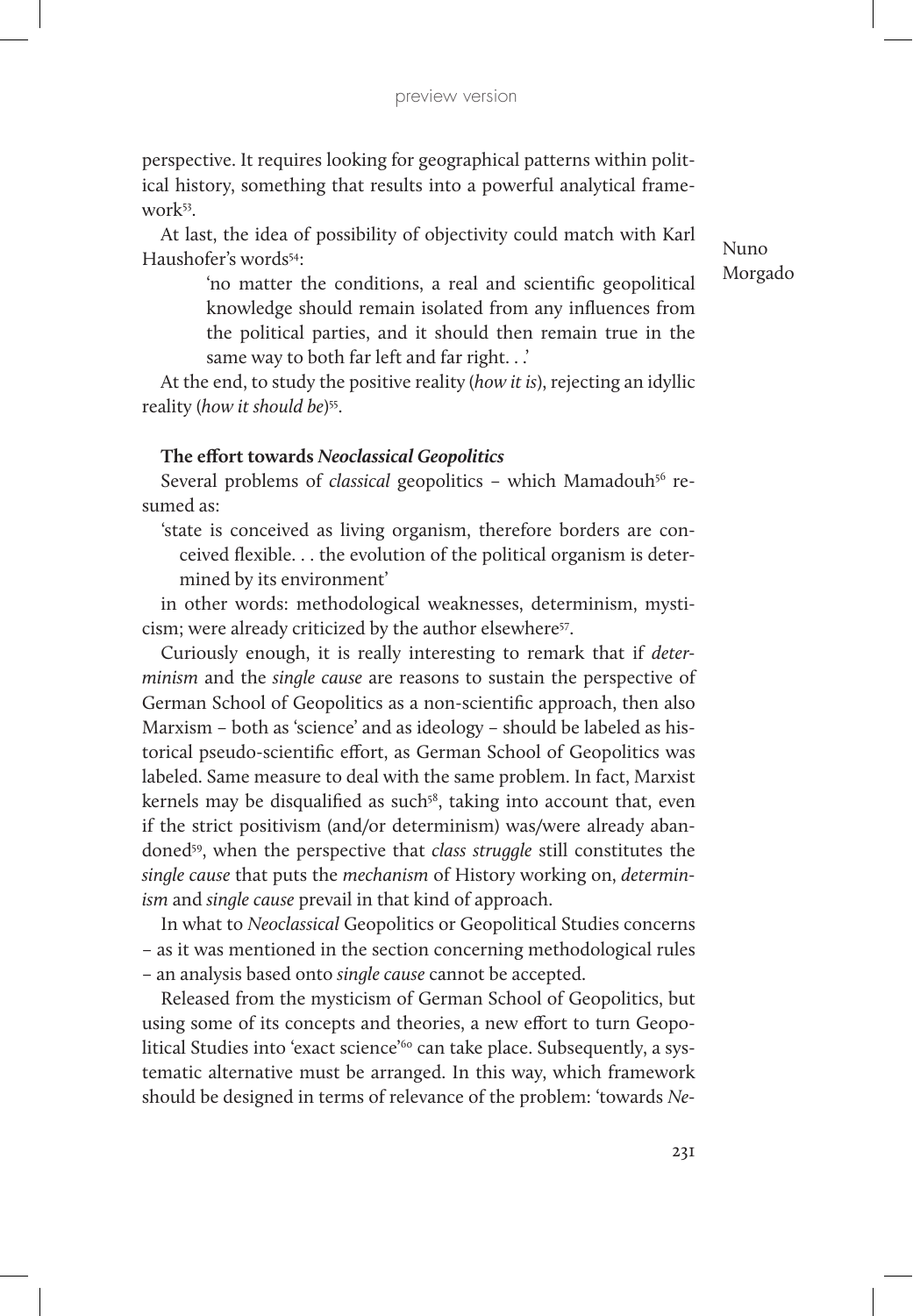## *oclassical* Geopolitics'?

First of all, the delimitation of the object was required – and that assignment was accomplished above. At second place, one may point out methodological concerns, and at a third place the finality<sup>61</sup>.

Although essentially focused above, several methodological remarks could be mentioned or reminded.

Because it is believed that Truth does exist, consequently, the possibility to search for that Truth would be admitted too. In this line, reality – as rational and ordered *creation* – may be approached by scientific knowledge, which should be rigorous, verifiable through observation, analysis of documents, and other regular named methods, i.e. empirically experimented too. This approach would be considered universally valid, thus objective at some extent. Naturally is also temporary, since it can be expanded and modified, namely by total rejection of hypothesis that in the past was taken as granted, and afterwards destroyed by a new discovery.

Description and explanation should be submitted to the logic established by facts that means objective and rational analysis of empirical facts. In this line, predictions are considered a possibility, yet far from any sort of determinism in general, or mechanism in particular. G. Friedman and R. Kaplan from STRATFOR corporation had a stimulating discussion about the possibility of forecast $62$ . To sustain the argument, Friedman noticed that, although the U.S. President Barack Obama promised a 'completely new' foreign policy, the fact is that continuity on *power politics* in G. W. Bush and B. Obama's foreign policy may be verified. Below, further empirical tests will recover this idea of continuity in foreign policy.

On the other hand, because *Realpolitik* describes International Relations in terms of anarchy, does such *Realpolitik* description have therefore the capacity to transform reality into anarchy itself<sup>63</sup>? It does not seem so. On the contrary, reality is how 'it is' *a priori* and empirically verified *a posteriori*. This is what is proposed as valid position from *Neoclassical* Geopolitics' approach to International Relations.

As for the finality, Geopolitical Studies as science have to establish, first than anything else, that research should be committed to the general and original principle of the University: *searching for Truth*. And this is not a minor question, since the reliability of the results of research has to be supported by principles of objectivity, intelligibility and rationality64.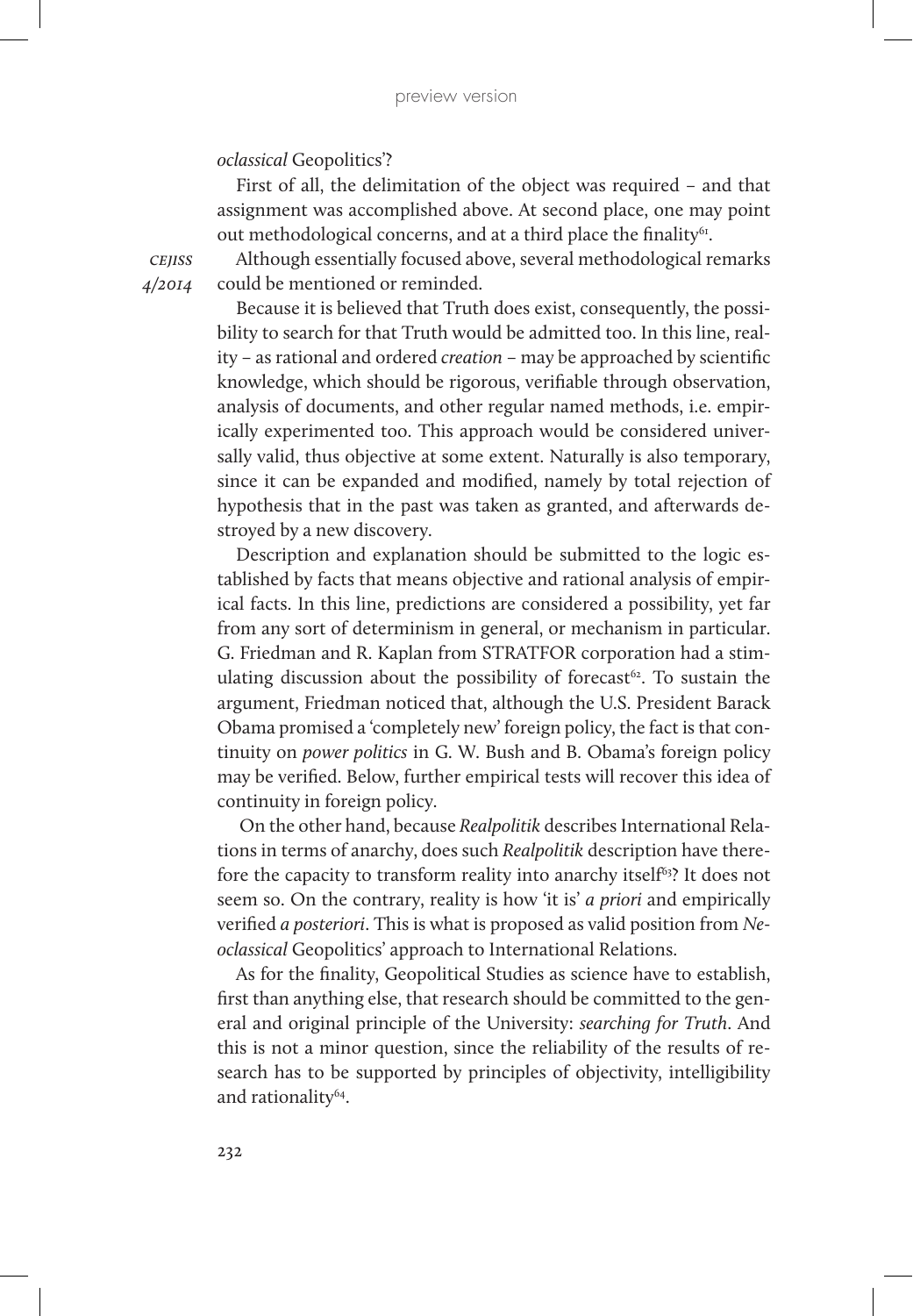After all these procedures are deeply accepted and respected, it is believed that it would be no scandal if Geopolitical Studies' conclusions could be used within the context of political decision-making, namely used by foreign policy makers, in order to apply what was analyzed by the Academia – Applied Geopolitics. Naturally, there should be no idealism whatsoever, specifically, aspirations for the creation of a 'paradise on Earth', but with the clear goal to generate equilibrium of forces instead, with the supreme goal to avoid great disorders, explicitly, for instance, from the so-called *New Threats*.

At this level, all elements of the hypothesis have already been mentioned. The clear formulation of hypothesis may then take place.

**Hypothesis:** *Neoclassical Geopolitics* claims that geographical setting does have influence on States' politics, particularly on foreign policy. In this way, prediction is possible in geopolitical studies, but at some extent only – taking into account that the capacities of how Man interacts with geography creates a freespace in the process for ascertaining that same prediction.

In this way, the problem should not be framed anymore in terms such as: 'politics. . .driven by inexorable geographical laws'<sup>65</sup>, i.e. deterministic mechanisms ordering the *geopolitical World* – even less towards a teleological goal – but considering seriously the relevance of geographical features in the conduction of foreign policy (vital component of IR). So, for those who reject geography as essential<sup>66</sup>, at least they should consider it seriously – after all, the majority of features of power are somehow geographically located.

Geography is now treated, as a matter of fact, as one of the most stable factors upon which the power of a State depends on<sup>67</sup>. In truth, the studies by Kaplan sustain these notions too<sup>68</sup>. For all these reasons, plus the fact that such ideas are being defended after *Critical Geopolitics'* premises, the hypothesis remains, then, pertinent to the debate.

On the other hand, it was also underlined enough times so far, that truly scientific Geopolitical Studies cannot be contaminated by ideological influences. Thereby, although they are always affected by current historical and political context, Geopolitical Studies should remain completely untouched by any ideological commandment. As History already revealed, ideological fanaticism above geopolitical guidelines could have extremely high costs<sup>69</sup>.

This stated, the article proceeds to the effort of providing solid ar-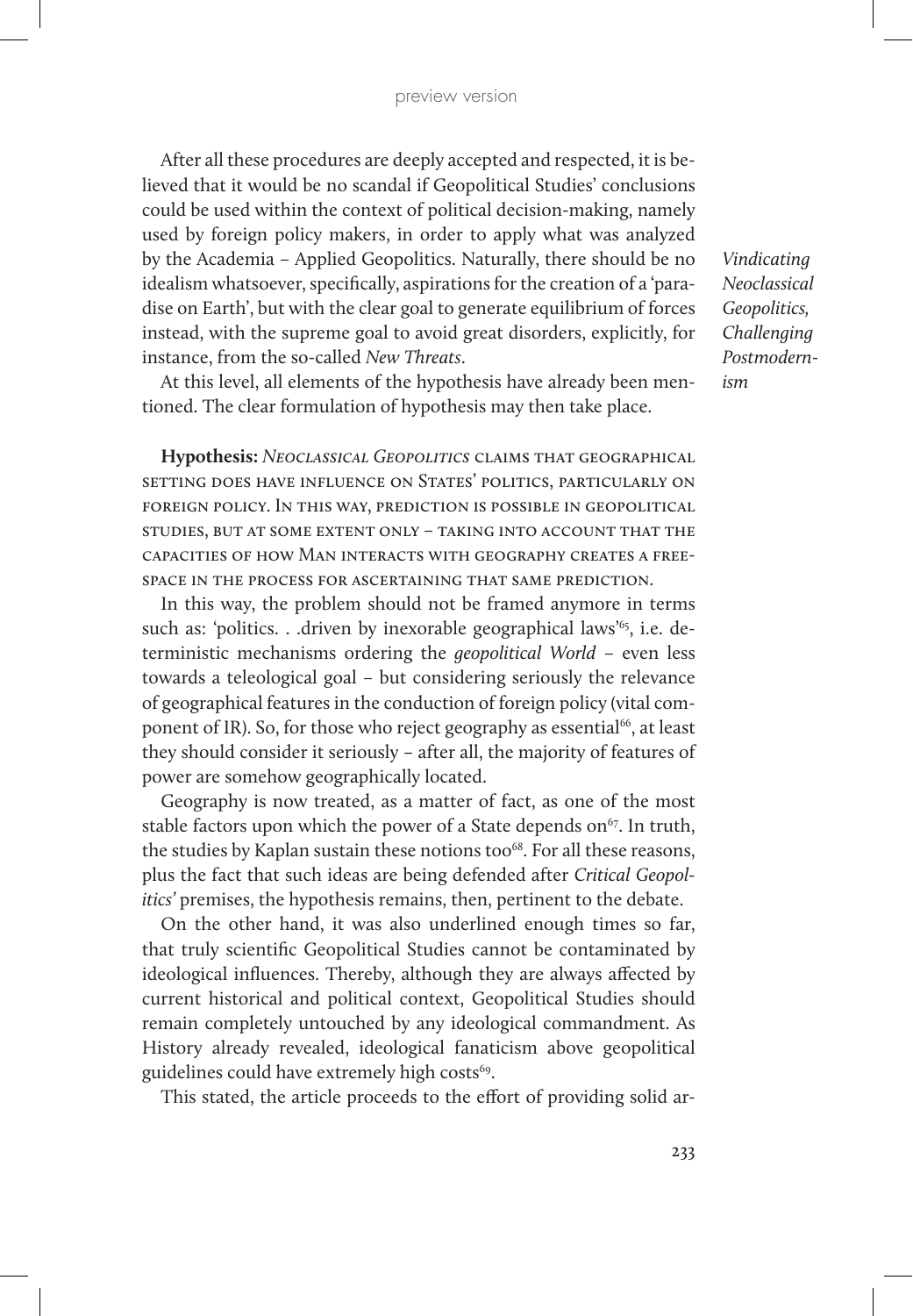guments, in order to support the hypothesis as logical supposition, deducing consequences from it.

Theoretically based on *possibilism*<sup>70</sup>, i.e. presuming that geography may have impact on foreign policy, refusing *determinism*71, one could recapture several concepts and theories from German School of Geopolitics, in order to use them to formulate posteriorly and briefly a basis to sustain the pillars of *Neoclassical* Geopolitics.

Naturally, the ratzelian concepts of *Raum* [space] and *Lage* [position] – parts of Strategic Potential Analysis – are perceptibly the first to be mentioned. Concerning particularly *Lage*, state's position of, for example, 'island' plus its *circumstance*<sup>72</sup> could drive options either for a status of thalassocratic force, or to isolate itself. This sort of option would correspond precisely to the concept of *Raumsinn*, and matches, furthermore, with the *possibilist* perspective. So, the *Neoclassical* geopolitics approach constitutes a pattern that dismisses any deterministic method on the domain.

In fact, the concept of *Raumsinn* ['meaning of space'] would be another essential geopolitical concept73, since even identity is spatially located – that means that when identity changes its location, so do expressions from that same identity change too<sup>74</sup>. Concrete examples of that argument are, in accordance to Ratzel, that 'urban industrial life' could be seen within a sphere of 'spiritual crisis', taking into account that Man loses their interactions with the soil<sup>75</sup>; or, on the other hand, the concept of *Raumsinn* could also be used specifically to overcome the typical opposition from *classical* geopolitics 'Sea Power/Land Power' in the name of certain complementary alliance between tellurocratic and thalassocratic states76.

Under the realist 'theoretical tradition' of International Relations<sup>77</sup>, one may apprehend the notion of 'States' struggle for survival' (namely for state's independence). This perspective could lead to validation of a new standpoint about the concept of *Lebensraum* ["living space"] – released from any sort of stimulus for expansionism – since a State needs a minimum of territory to assure its existence – even if it is only 2 sq km like Monaco. The fact seems to be self-sustainable, without need of further explanation, taking into account that there are no States without territory.

However, contradicting German School of Geopolitics' perspective, the state cannot be compared with a living organism.

If may be accepted, on the one hand, that the State should not be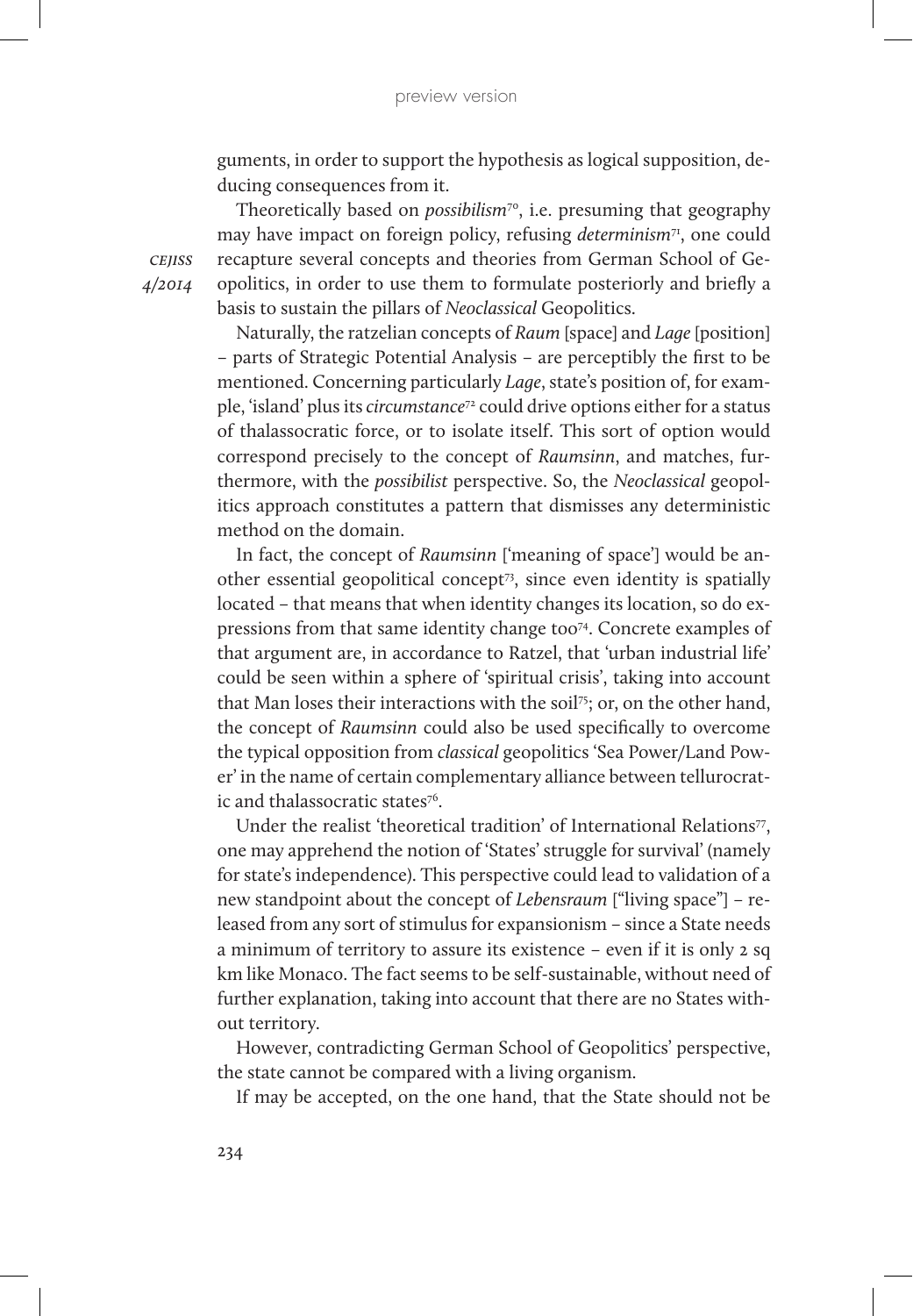understood merely as a legal-abstract creation or construction, i.e. if from its own definition the State relies on the Nation, thus the premise that State depends on the Nation to survive should be stated directly as consequence. That means that if the Nation – in its geographical-cultural definition – devitalizes or disappears, the State shall not survive beyond that event, i.e. after the de-vitalization or disappearance of a Nation, the structures of a State that could have survived to that experience will definitely turn into something that it is not anymore the State that used to be. So having accepted that idea, on the other hand, it should also be accepted that there is no mystical link between State and Nation, but only empirical experience – in the line of explanation by Vives.

Consequently, and opposing to Kjellén's ideas<sup>78</sup>, one should underline that State does not have to grow continuously to avoid its extinction – for that, it would be enough to eradicate any signs of decadency (e.g. political decline, economic troubles, social instability). As a matter of fact, historical evidences sustain that State/*cultural-society*'s periods of long-term decadency (e.g. Western Roman Empire, Ottoman Empire) or even short-term decadency (e.g. USSR) led sooner or later to the disappearance of those States or '*cultures*' themselves.

Yet, and just because the State is not analogous with a living organism, one may not deduce that elastic conception of border loses its validity. In fact, they are expressively two independent hypotheses.

In fact, border would not derive from any 'impulse', but accurately from the *material* – in the sense that is observable – influence (or power) of the State/*cultural society*. Vives sustained the argument with the 'vitality of the *geohistorical nucleus*' 79 and, in the same direction, Ancel stated that borders are flexible, reflecting the balance of powers<sup>80</sup>. Accordingly, there would not exist such a thing as borders settled by 'natural barriers', since borders are artificially draw<sup>81</sup>, but borders would be a direct result from State's/*cultural society's* power. Therefore, as Haushofer wisely observed<sup>82</sup>, a border that  $\therefore$  would satisfy everybody […] is practically impossible. . .' In this way, it is reaffirmed the importance of geography, however pushed away from any sort of determinism.

In reality, *Neoclassical* Geopolitics or Geopolitical Studies would reject what Mearsheimer affirmed concerning 'stopping power of water'83 outside the geostrategic sphere. This idea will be developed by the author elsewhere. At this point is simply stressed that the might of a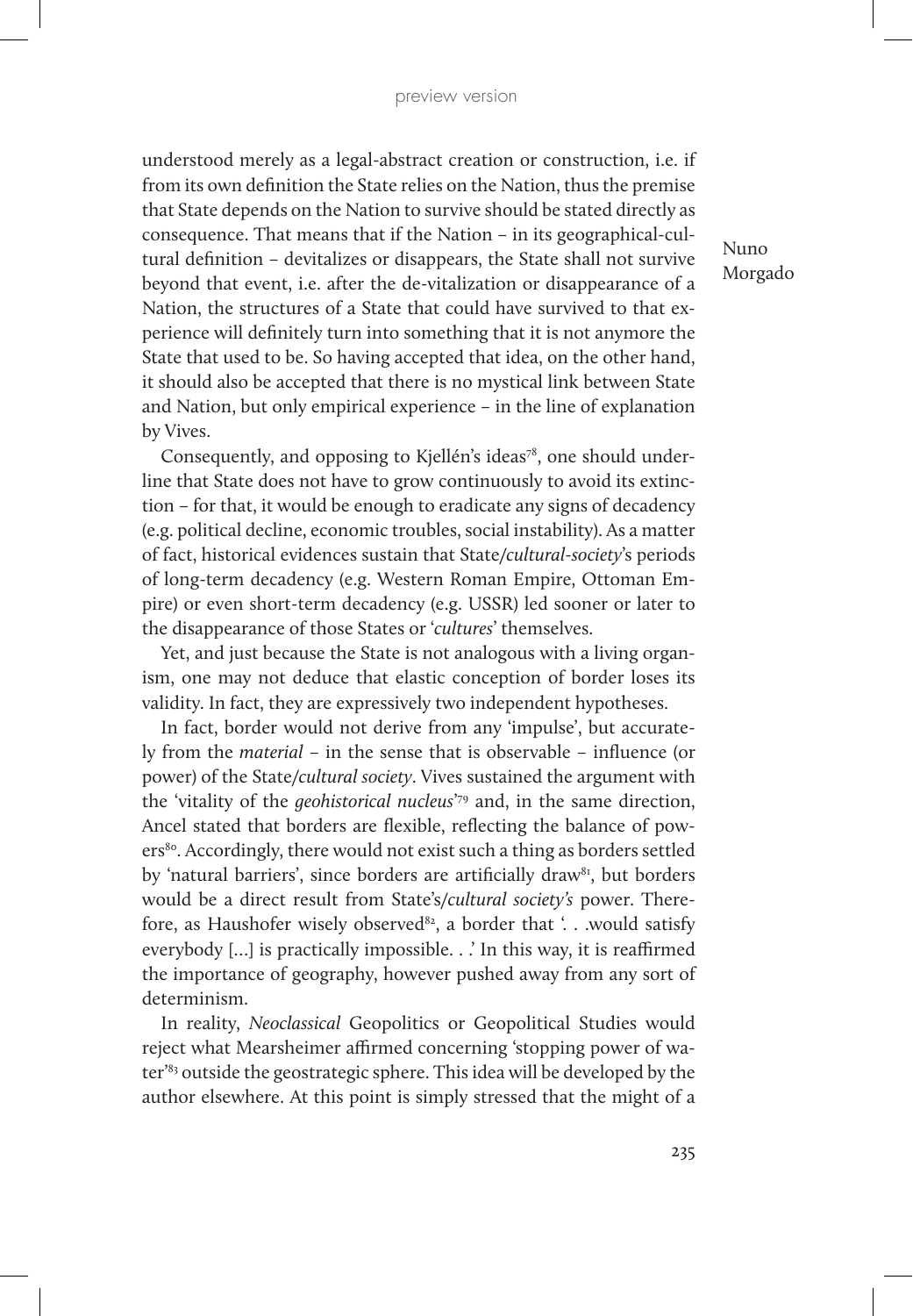powerful navy should not be neglected in favor of a preference for land power forces, since the control of *choke points* still have relevance in the domain of World supremacy – or even regional supremacy $84$ .

Bringing to the analysis Huntington's argument about 'civilizations'85, the concept of Pan-regions could be recovered too – perceptibly and necessarily not with the same geographical contour.

In this way, Pan-Regions' doctrine could eventually include the ratzelian concept of *Großraumformen* that means something that could overcome the present-day formula of *nation-states*<sup>86</sup>. At the end, one is dealing with Haushofer's old idea that 'large spaces should be united under a common principle'87, but applied to the current era of Globalization. A particular proposal that such 'large spaces' thesis could possibly and mutually be related to, would be the proposal of 'multipolarity'88. Certainly – under the idea of hierarchy of powers from the realist school – each one of those large areas would have to be leaded by a *Director-State* or *supranational entity*, in the case of nation-state would be already overpassed.

For all that has being analyzed, some of central ideas from *Classical* Geopolitics still continue to have influence over current geopolitical studies<sup>89</sup>; and not only ideas from German School of Geopolitics - that this article focuses on – but also ideas, for example, of Admiral Mahan. As a matter of fact, in terms of Geopolitics of the Sea, once again, the control of *choke points* still has impact in terms of World/regional dominance. Moreover, Mahan remains pertinent in the sense of analysis of the possibility of a great conflict in the medium-term future taking place on and because of the World's Ocean issues<sup>90</sup>.

At this point, after peremptory and precise use of recaptured concepts and theories from *Classical* Geopolitics and deduction of consequences from the hypothesis, one should proceed to several empirical tests. In truth, a descriptive-analytical study in Geopolitical Studies – describing and explaining how Foreign Policy may be influenced by geography – cannot be isolated from the empirical facts.

Concerning prediction particularly – as formulated in the hypothesis – the analysis should ensue cautiously, considering several variables,

'. . .concentrat[ing] on the constraints of geography and other

factors place on those decisions [from political élites]'91.

Several geographical areas of the World could be taken as example to test such ideas.

The cyclic wars and attacks from Russia (Kievan Rus', Grand Princi-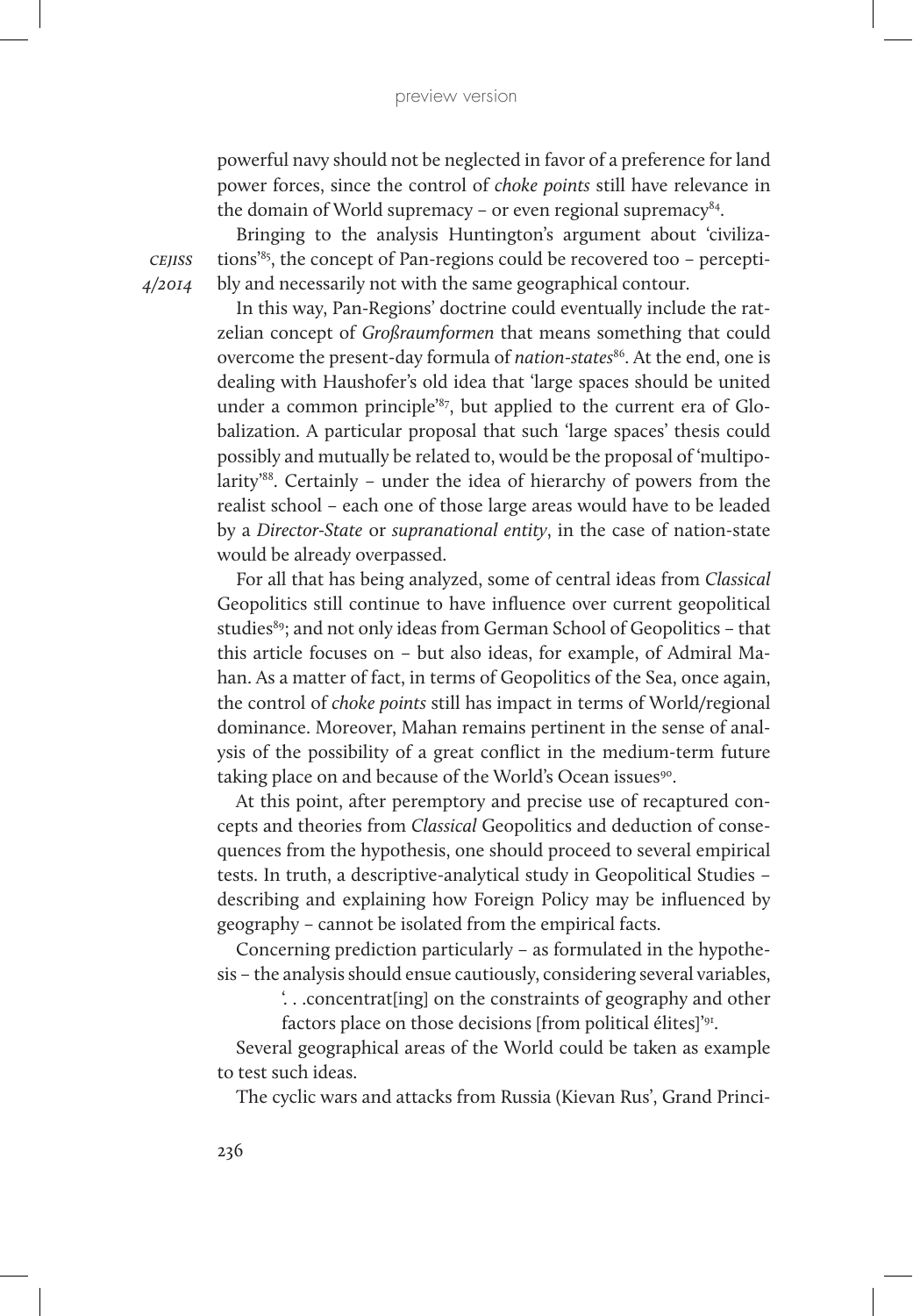pality of Moscow, Russian Empire) to Constantinople, current Istanbul, in order to control Bosphorus strait granting access to Mediterranean Sea, could certainly serve as one of those examples. As a matter of fact, *Slavophiles* even praised for the conquest of that city and its conversion into *Tsargrad*92. Later on, at the beginning of the Cold War, the support from the U.S.A. in order to Turkey join NATO – blocking once again the access of USSR to Bosphorus – was more than justified in geostrategic terms.

Elsewhere93, the author already tested the hypothesis of a current process for regional/world hegemony of 'Germany', a project traditionally extended, in geographical terms, from the mouth of Rhine to the mouth of Danube. Repetitive 'cycles of hegemony' through the *geohistory* of the region were identified, described and analyzed. Thus one of the most clear empirical facts pointed out in that study was the effort of former German Minister of Foreign Affairs Frank-Walter Steinmeier<sup>94</sup> so that excellent relations between Germany and Russia were coined – as Haushofer abundantly recommended. Apparently, the recent events in Ukraine have been disturbing such foreign policy direction, although it is believed that such old direction will be re-taken (or even maintained).

Another test about how geography may influence state's foreign policy can be found in Serbia. In the course of History until the appearance of Kingdom of Yugoslavia – or, at the end, a Greater Serbia<sup>95</sup> when the country finally received an extensive coastline on the Adriatic Sea –Serbia intermittently tried to obtain access to seas: either to Adriatic Sea at the West, or to Aegean Sea at the South. And the multiple advantages (martial, political, economic) of the access to sea were tested before too<sup>96</sup>.

In a similar vein – on the epochs that appeared on the map of Europe – the Polish state has been struggling for access to the sea at the North. After centuries of conflict with the robust State of Prussia, by the end of World War I, the Danzig corridor was granted to Poland. Predictably, a geostrategic situation that would have given to Hitler an excuse to 'unify' the territory of the two separated 'Prussias' was created. After World War II – and after the suppression of the Prussian State – Poland lastly received an entire coastline on the Baltic Sea.

At another level, also Romania and its 'fight' to keep the mouth of Danube 'opened to Europe' could have place in this kind of approach<sup>97</sup>.

The last test is applied to the conflicts between Uzbekistan on the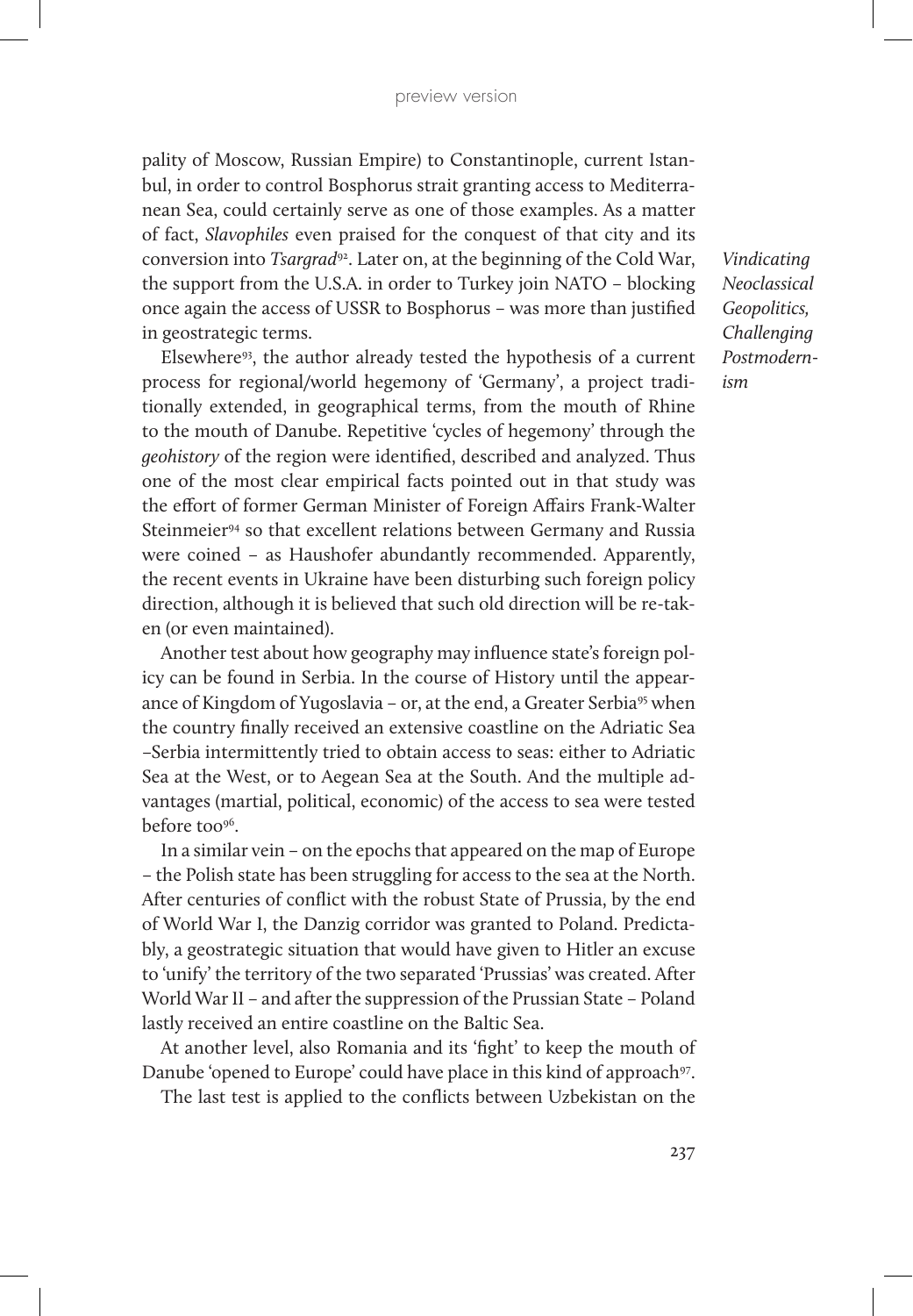one side, and Kirgizstan and Tajikistan on the other side, materializing another situation that clearly sustains the argument of influence of geography on foreign policies. As a matter of fact, the problem of management of bodies of fresh water – particularly rivers in Ferghana Valley case – is able to reveal how geographical features may convert themselves into instruments of *power politics*98.

*cejiss 4/2014*

> If the geographical setting, and if geopolitical doctrines, have no influence at all on politics, so it cannot be traced any parallel between Mackinder's 'Midland Ocean' doctrine<sup>99</sup> and the establishment of NATO, aiming the break of *Pivot Area*'s power. In this case, international politics – understood in the settlement of NATO – would visibly show the relevance of Geopolitics<sup>100</sup>. However, as this article already tries to defend, thalassocratic and tellurocratic states/*cultural societies* may really joined forces<sup>101</sup>.

> If politics and foreign policies are commanded by ideology only, what would be the explanation for the alliance between the U.S., British and French democracies with the autocracies of Russian Empire/ USSR during World War I and World War II?

> Furthermore, from the ideological point of view, Portugal from the 1940's would have had got more in common with the regime of Italy, rather than with the U.S.A. or Great Britain. Nevertheless, duly to patent geopolitical and geostrategic reasons, Portugal – in the person of 'Prime-Minister' Salazar – chose to become closer to the Allies during World War II. The preservation of the Portuguese territorial integrity in Europe, Africa and Asia required that decision, required an alliance with those who were ruling the Oceans. And later, in the same logic, Portugal was a NATO founding member.

> Therefore, in the domain of effects of *Realpolitik* in foreign policy, what does blind ideology have to deal with an ingenious *Grand* Strategy?

# **The limited progress of** *Critical Geopolitics*

Eventually, *Postmodern Age* could have started with World War I as Arnold Toynbee detailed. However, the effects of Postmodernism came to the University definitely later – and to Geopolitics as discipline especially later. But it came anyway.

The streams of *Critical* Geopolitics are daughters of Foucault's and Derrida's ideas indeed<sup>102</sup>. Whereas in the broad field of International Relations, Postmodernism could be seen more oriented to political ob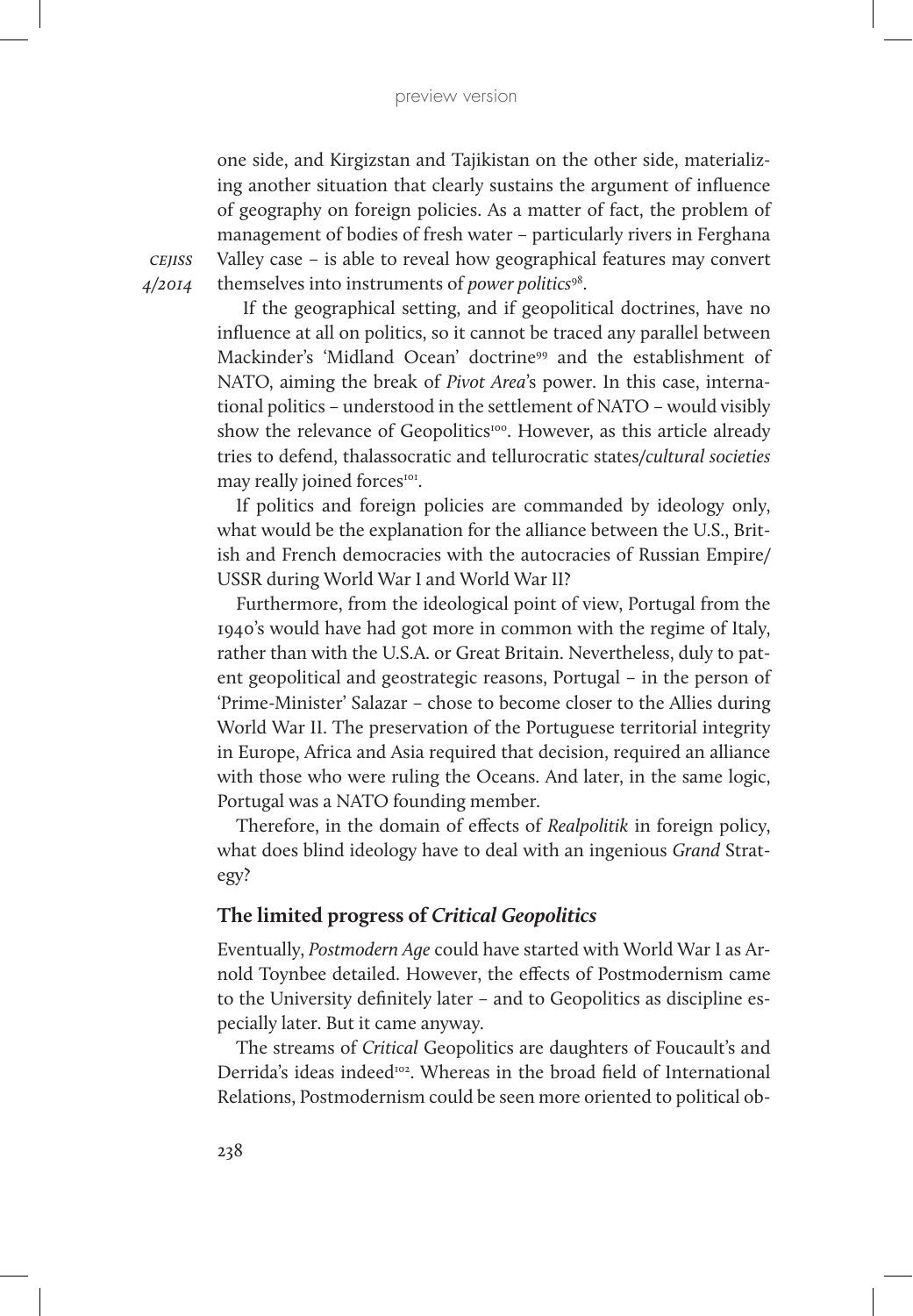jectives, rather than to academic purposes $103$ , particularly concerning Geopolitics, Postmodernism came with the accusation of an eventual focus on 'writing' (*geopolitical representations*) instead of 'description'104.

 As a matter of fact, one of the main goals of *Critical* Geopolitics is 'to denounce' – by itself a verb that calls on Marxist methods105 – the 'obedience' to 'structures of power'106. In this way,

'. . .critical geopolitics connected political geography to the developments of human geography that, under the broad influence of postmodernism, had taken a "cultural turn" in which landscapes, media and everyday behavior were deconstructed and read to uncover power relations'<sup>107</sup>.

Ó Tuathail's *Critical* Geopolitics, peculiarly, is synonymous of exaggeration of chaos, and reveals many contradictions $108$ . In fact,  $\acute{\text{O}}$ Tuathail aims to unmask Geopolitics as an instrument under the service of 'oppressive power'109, that means that obviously no place is left to considerer Geopolitical Studies as science, since Science itself is not even understood under a minimum *positivist* angle as such. In this way, it is really easy to escape from Academia and cross the path to other fields. In truth, Glassner and Fahrer, referring to *Critical* Geopolitics, pointed out:

> 'difficulty in building a theoretical base' and 'approaches [which] tend to ignore reality'<sup>110</sup>.

 Previously, this article managed ontological and epistemological assumptions stating that is considered that 'reality exists' and 'it is possible to approach it'. Post-positivism does not accept such assumptions at all. Somehow, this post-positivist or reflectivist worldview could be putted on parallel with a situation such as: in a crime scene, in which a murdered man is lying on the floor, the policeman would start a procedure of self-reflection about the eventual possibilities *a priori* of the assassination, instead of investigating the evidences to lead to the identification and imprisonment of the murder. That would certainly represent weird circumstances, which would reveal a useless preoccupation with conditional situations '*what if?*' and simultaneously futile activity, because at that moment there would be nothing that could be done to invert the *status quo*. Changing the analysis to the level of International Relations, that is something that Morgenthau described, indeed, as the need to accept realities that cannot be changed $m$ .

The scope of the example given above, not the content by any mean, might sound ridiculous. However, it is believed that the level of gro-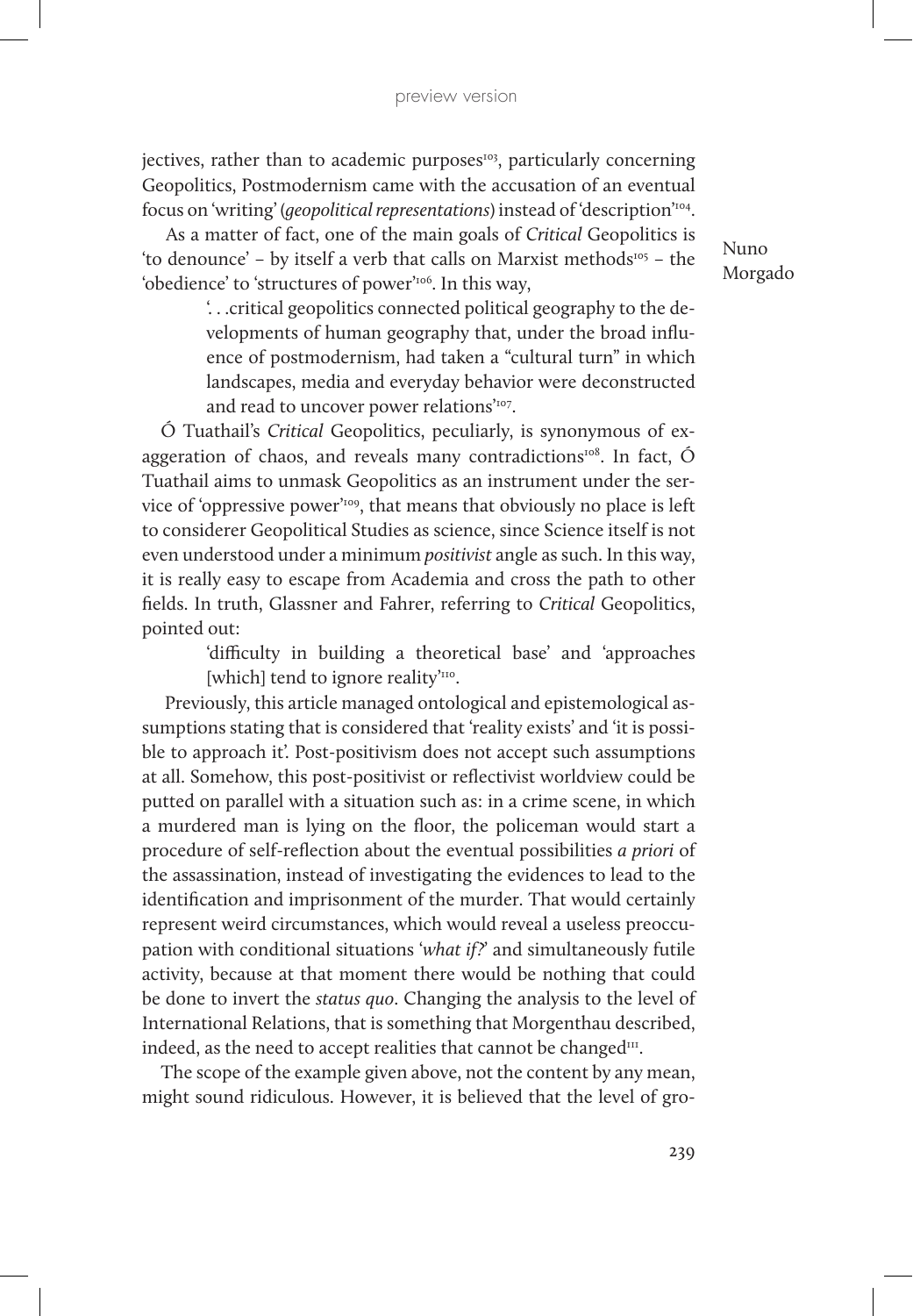tesque in the analogies of Ó Tuathail applying sexual descriptions to Geopolitics can hardly be overcame<sup>112</sup>. And not even that would be enough, since Ó Tuathail linked the 'defeat' of Germany after World War I – something imprecise in the sense that there was no proper military defeat<sup>113</sup> – with a '... masculinity crisis<sup>'114</sup>.

*cejiss 4/2014*

So far, the analysis about *Critical* Geopolitics has been focusing mainly on issues from philosophical domain, in which nobody is able to claim scientifically to be *absolutely* right. Nevertheless, theoretical and methodological difficulties in *Critical* Geopolitics are far more a serious problem.

In this way, the conundrum is not so much about the fairness of the denunciation of the alleged relations between Geopolitics and interests of Power, but the problem relies on upstream questions regarding scientific issues themselves.

Whilst broad *post-positivism* accuses *positivism* of hiding dishonest relations with the 'institutionalized' and 'oppressive' power, genealogical-archeological methodology was constructed based on incredibly partial interpretation of ideas of German philosopher Friedrich Nietzsche, ignoring the complexity of his mind, namely in what to its deep political intolerance concerns<sup>115</sup>. In truth, Foucault admitted proudly his purposes on: cognitive relativism, lack of objectivity and total disrespect for the *whole*<sup>116</sup>. Consequently, in this context, post-structuralism would be taken as '. . . silly but noncatastrophic phenomenon'<sup>117</sup>.

Although all these problems, difficulties, intellectual dishonesty at some extent, the framework of denunciation, destruction and deconstruction; several useful ideas arose from *Critical* Geopolitics.

Ó Tuathail tried, for instance, to demonstrate the influence of information's technologies and Globalization, plus 'de-territorialized dangers' on Geopolitics<sup>118</sup>. Thus he promoted an 'expansion of horizons', through holistic perspectives<sup>119</sup>. On the other hand, that kind of improvement was not exclusively a result from *Critical* Geopolitics, since a central name of *Neoclassical* Geopolitics – Everett Dolman – exposed that '. . .roles of transportation, communication and technology. . .' should not be ignored by Geopolitics too<sup>120</sup>.

Still, following carefully Ó Tuathail's criticism, scholars may apprehend an epistemological and methodological rule – to avoid the creation of a 'homogeneous order of the spatial'<sup>121</sup>.

Nonetheless, Geography is not simply an 'argument' only<sup>122</sup>. Geog-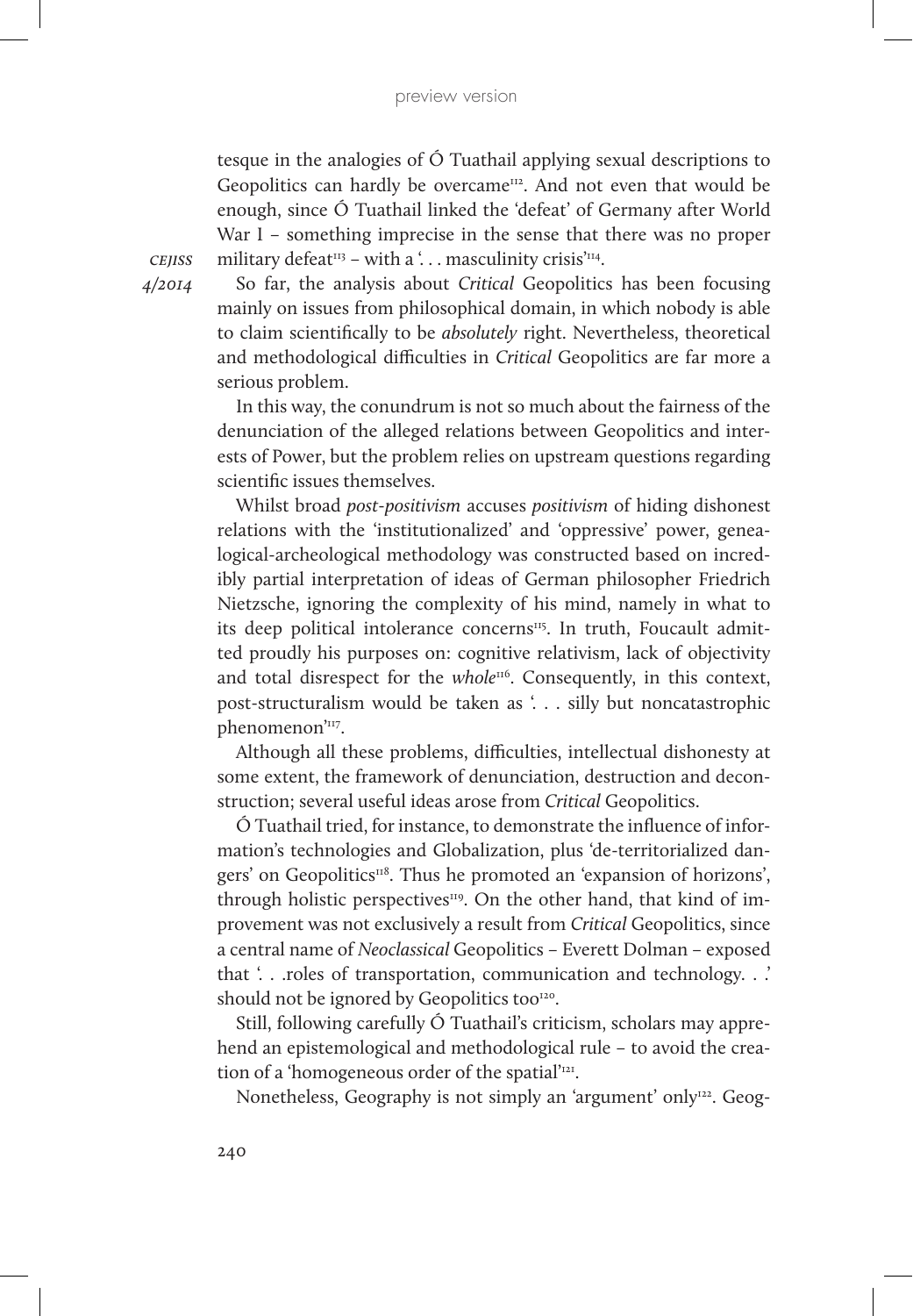raphy is, as this paper explained and justified, one of the most stable elements of power. Therefore, and contradicting expressively *Critical* Geopolitics' position<sup>123</sup>, geographical features do still count. In fact, as Kazanecki pointed out: planes, spaceships, internet came up – however space still matters<sup>124</sup>.

## Conclusions

This article's main result is to endeavor to create a basis, both theoretical and methodological, in order to accomplish thoughtful geopolitical analysis. As a matter of fact, the paper is transversally crossed by methodological concerns from the beginning to the end, in order to overcome difficulties from *Classical* Geopolitics and, simultaneously, to contribute to the systematization of assumptions and rules for the innovative *Neoclassical* Geopolitics that corresponds to Geopolitical Studies.

In fact, Geopolitical Studies and its main core – the influence of the geographical setting on politics at IR level – hence, a field deeply committed with the study of *Power* (*lato sensu*) and *State* (*stricto sensu*), could be then considered under the label of *Neoclassical* Geopolitics and be treated through academic and systematic manner. The hypothesis is, indeed, confirmed by the study.

In this way, the exercise of recapturing – and in some cases reinterpreting – theories and concepts from German School of Geopolitics was not a-critical, but pointed out several mistakes about it. Only after criticism of methodological weaknesses, determinism, mysticism of German School of Geopolitics, the empirical tests of hypothesis may have occurred.

In order to be solid, all mentioned geopolitical ideas quoted the literature, and in many cases with double or triple references.

Personally, I should also add that my research trip with the objective to investigate Haushofer's documentation at Ludwig-Maximilians-Universität, certainly gave me extra motivation to write this article laying emphasis on German School of Geopolitics.

The last section of the paper, concerning *Critical* Geopolitics, should be understood as a clear trace for the location of this paper at the antipodes of that point of view, taking into account that *destruction* or *denunciation* without offering an alternative was not the path of these lines. Thus it was not an objective of this paper to establish a direct refutation to principles and ideas of *Critical* Geopolitics, but simply to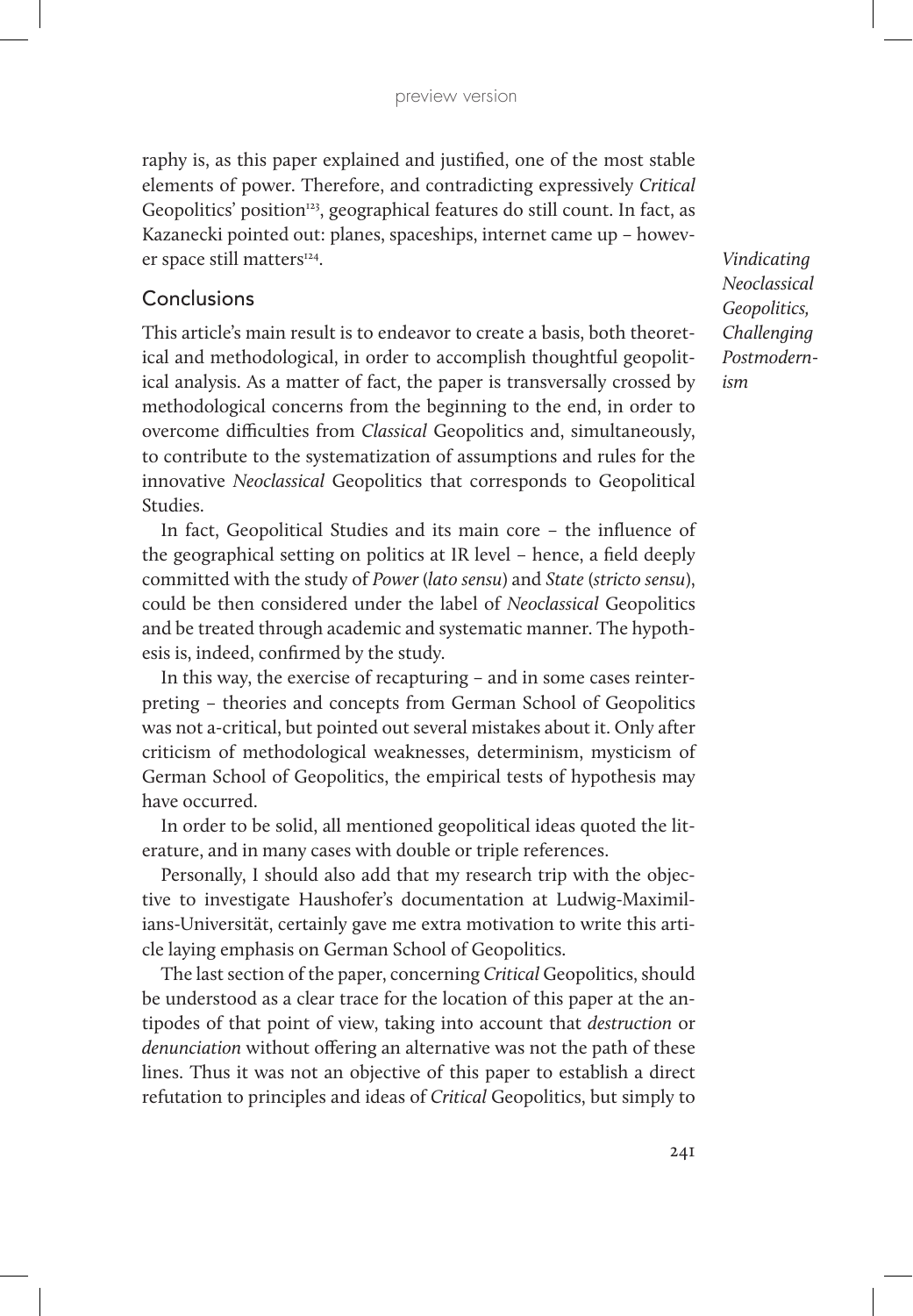allege that nonexistence of alternatives does not contribute to the advance of scientific knowledge.

As stated by Fernandes<sup>125</sup>, Geopolitics has never been 'dead', but the term was not used since the end of World War II till 1970's; and also during that period a lack on such kind of approach may be identified.

*cejiss 4/2014*

Currently, an effort towards *Neoclassical* Geopolitics is taking shape. And if the conclusions and results of this paper would be considered wrong, then very well – after all, at least the error is a factor for the progress of Science.  $*$ 

NUNO MORGADO is affiliated to the Institute of Political Studies at Charles University in Prague. He may be reached at: morgado@fsv. cuni.cz.

Author's note: This article is an output of the research project nº 267502: 'Transformation Tendency of Contemporary Political Systems' from the Institute of Political Studies, Faculty of Social Sciences, Charles University in Prague. I am grateful to Dr. phil. Claudius Stein, M.A., Wissenschaftlicher Mitarbeiter, Pfleger des Archivs und der Sammlungen des Herzoglichen Georgianums, for the access to Haushofer's files that was granted to me in June 2013. A.M.D.G.

## **Notes**

- 1 Virgine Mamadouh, "Geopolitics in nineties: one flag, many meanings", *Geojournal*, no. 46 (1998).
- 2 John Creswell, *Research Design: Qualitative, Quantitative, and Mixed Methods Approaches* (Thousand Oaks: Sage, 2009), 5-11.
- 3 For instance: Fédon Plato, *Fédon* (Porto: Porto Editora, 1995).
- 4 And these limitations could gush from several sources, or have different natures, such as: ontological difficulties (e.g. personal experiences), epistemological troubles (e.g. cultural context), theological problems (e.g. Original Sin).
- 5 Martin Jay, *The Dialectical Imagination. A History of the Frankfurt School and the Institute of Social Research 1923–1950* (London: Heinemann, 1973), 21.
- 6 Western Civilization is understood as explained by Pope Benedict XVI: "[Western Civilization] arose from the encounter between Jerusalem [Jew-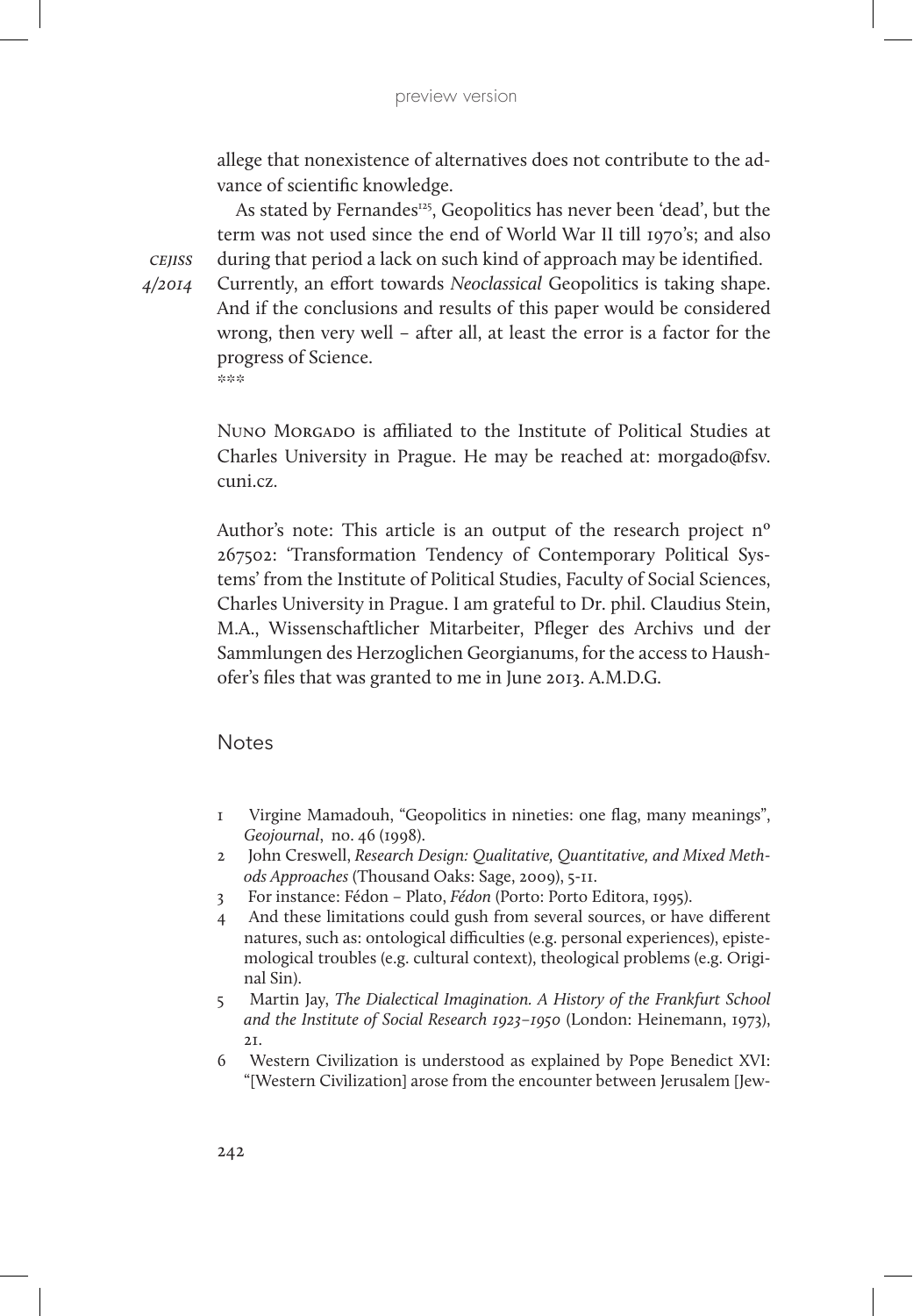ish-Christian tradition], Athens [Ancient Greek philosophy] and Rome [Roman law]" ([H.H.] Pope Benedict XVI. *Speech by Pope Benedict XVI in front of the German Bundestag.* (Accessed June 8, 2013). Available at: http:// www.youtube.com/watch?v=ehSPhWAxAjo).

- 7 Michel Foucault, *Microfísica do Poder* (Rio de Janeiro: Edições do Graal, 1992), 171.
- 8 José Pedro Teixeira Fernandes, *Teorias das Relações Internacionais. Da abordagem clássica ao debate pós-positivista* (Lisboa: Almedina, 2009), 111.
- 9 Michel Foucault, *Microfísica do Poder* (Rio de Janeiro: Edições do Graal, 1992), 17-18.
- 10 [H.H.] Pope Benedict XVI. *Speech by Pope Benedict XVI in front of the German Bundestag.* (Accessed June 8, 2013). Available at: http://www.youtube. com/watch?v=ehSPhWAxAjo
- 11 Martin Glassner, *Political Geography* (New York: John Wiley & Sons, Inc., 1996), 336.
- 12 Carlos, Amorim M. Isabel Chorão Aguiar, and M. Margarida Baptista Moreira. *Introdução à Filosofia* (Porto: Areal Editores, 2002), 159.

Karl Popper, *The Logic of Scientific Discovery* (London: Routledge, 2002).

- Felipa Reis, *Como elaborar uma Dissertação de Mestrado* (Lisboa: Pactor, 2010), 8-9.
- 13 Karl Popper, *The Logic of Scientific Discovery* (London: Routledge, 2002), 18.
- 14 António Marques Bessa, *O Olhar de Leviathan. Uma Introdução à Política Externa dos Estados Modernos* (Lisboa: Universidade Autónoma de Lisboa, 2012), 202.
- 15 Nuno Morgado, "Traditionalist methodology: preference for "interpretation" besides "description"" (CEEISA *9th Convention: Boundaries in/of International Relations,* Krakow, Poland, 20-22 September 2012).
- Nuno, Morgado, "Maritime Spatial Planning as element of Geopolitics of the Sea", *Maria Sciencia Scientific e-Journal*, no. 4 (Autumn 2012): 43 – 56.
- 16 Martin Glassner, and Chuck Fahrer, *Political Geography* (New Jersey: John Wiley & Sons, Inc., 2004), 270.
- 17 António Marques Bessa, and Carlos Mendes Dias, *O Salto do Tigre Geopolítica aplicada* (Lisboa: Prefácio, 2007), 24.
- 18 Pierre Célérier, *Géopolitique et Géostratégie* (Paris: PUF, 1961), 84.
- 19 André Beaufre, *Introdução à Estratégia* (Lisboa: Sílabo, 2004).
- 20 Martin Glassner, and Chuck Fahrer, *Political Geography* (New Jersey: John Wiley & Sons, Inc., 2004), 270.
- 21 Hervé Coutau-Bégarie, *Traité de Stratégie* (Paris: Economica, 2008), 765.
- 22 Mario Losano, "I «Grandi Spazi» in un Inedito Progetto di Trattato del 1943 fra gli Stati dell'Asse", *Rivista degli Studi Orientali*, Nuova Serie, vol. LXXVIII (2007): 284.
- 23 Carlos Mendes Dias, *Geopolítica: Teorização Clássica e Ensinamentos* (Lisboa: Prefácio, 2005), 21.
- 24 Leonhardt van Efferink, "The definition of Geopolitics Classical, French and Critical traditions", *Exploring Geopolitics: introducing the many faces of Geopolitics,* (Accessed June 19, 2013). Available at: http://www.exploringgeopolitics.org/Publication\_Efferink\_van\_Leonhardt\_The\_Definition\_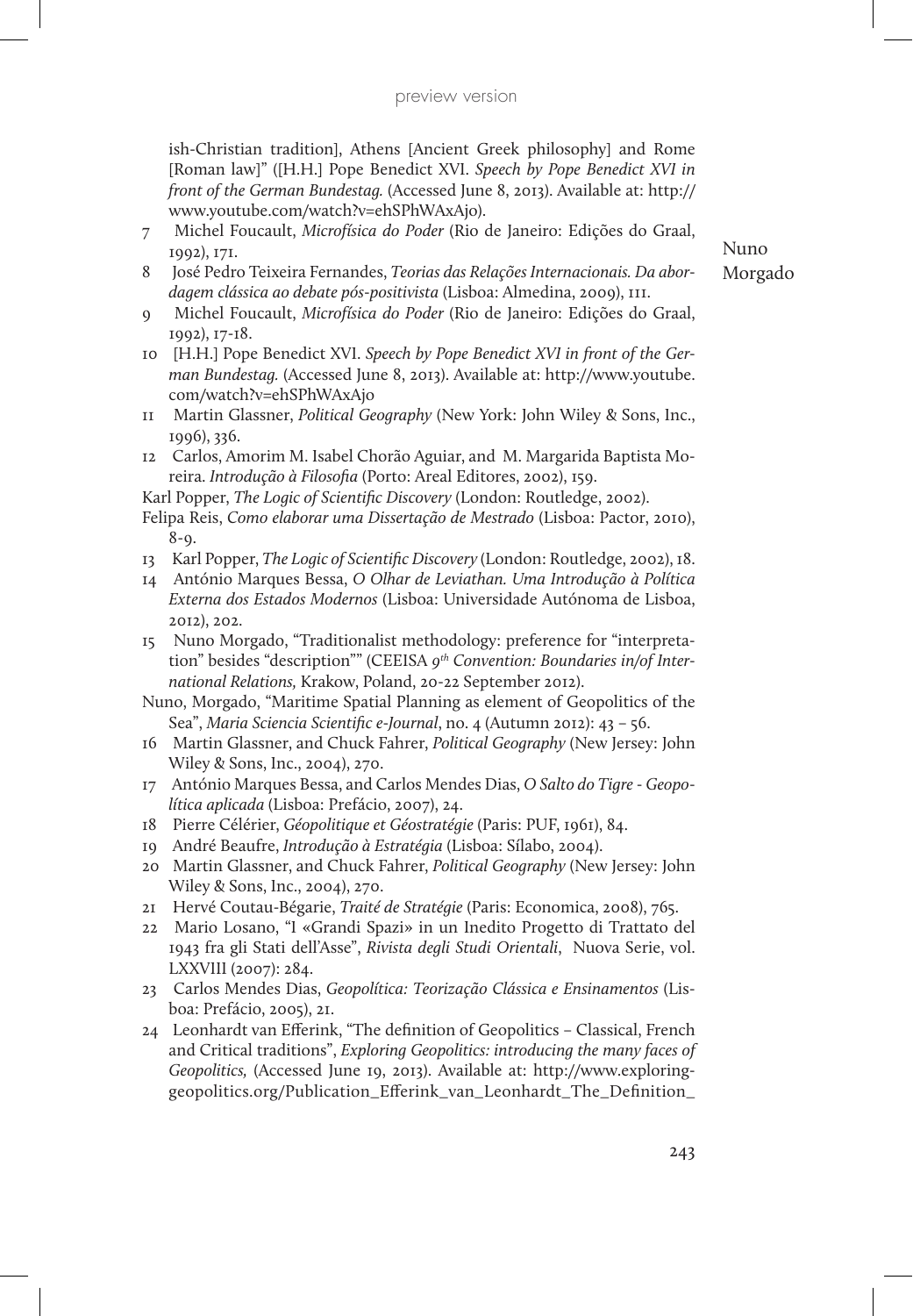of\_Geopolitics\_Classicial\_French\_Critical.html

- Mamadouh, Virgine, "Geopolitics in nineties: one flag, many meanings", *Geojournal*, no. 46 (1998): 246.
- 25 Mackubin Thomas Owens, "In Defense of Classical Geopolitics" (Accessed November 13, 2013). Available at: http://www.badgleyb.net/geopolitics/ docs/theory/defenseofclassicalgeop.htm

- 26 Haushofer affirmed '«*Geopolitik ist viel mehr als politische Geographie*»' (Karl Haushofer, *Abschrift. Nº 367,* [manuscript] Dr. Karl Haushofer, OC-IX-94/ UAM, OC-VII-137. München: Ludwig-Maximilians-Universität, 1939) so, to Haushofer, Political Geography studies the distribution of state's power on the continents and the geographical conditions, in which those processes occur, whereas the subject of Geopolitics is the political activity on the 'natural space' (Michel Korinman, *Quand l' Allemagne pensait le Monde – grandeur et décadence d'une Géopolitique* (Saint-Armand-Montrond: Fayard, 1990), 155). One maintains the perspective that Political Geography comprises somehow Geopolitical Studies, consequently Geopolitical Studies focuses a particular subject, already delimitated, within (but not exclusively) the field of Political Geography.
- 27 Philippe Moreau Defarges, *Introdução à Geopolítica* (Lisboa: Gradiva, 2003), 13.
- 28 STRATFOR. "Methodology" (Accessed June 20, 2013). Available at: http:// www.stratfor.com/about/methodology
- 29 Aymeric Chauprade, *Introduction à l'analyse géopolitique* (Paris: Ellipses, 1999).
- Aymeric Chauprade, *Géopolitique: constantes et changements dans l'histoire* (Paris: Ellipses, 2001).
- 30 Aymeric Chauprade, "Che cos'è la geopolitica?" *Geopolitica*, Vol. I, no.3 (Autumn 2012). (Accessed June 30, 2013). Available at: http://www.geopolitica-rivista.org/19542/che-cose-la-geopolitica/
- 31 António José Fernandes, *Introdução à Ciência Política. Teorias, Métodos e Temáticas* (Lisboa: Porto Editora, 1995), 81.
- 32 Jaume Vicens Vives, *Tratado general de Geopolítica. El factor geográfico y el proceso histórico* (Barcelona: Editorial Vicens-Vives, 1961), 76.
- Arlene Maykot Prates, "Geohistória na concepção de Vicens Vives", *Geosul,* no. 2 (1986): 95.
- 33 Philippe Moreau Defarges, *Introdução à Geopolítica* (Lisboa: Gradiva, 2003), 16.
- 34 Políbio Valente De Almeida, *Do Poder do Pequeno Estado* (Lisboa: Instituto Superior de Ciências Sociais e Políticas, 2012), 112, 169.
- Abel Cabral Couto, *Elementos de Estratégia.* Vol I. (Lisboa: Instituto Altos Estudos Militares, 1988), 257-259.
- 35 Colin Flint, and Peter Taylor. *Political Geography: World-Economy, Nation-Sate and Locality* (Essex: Pearson Education, 2007), 44.
- A practical example of this idea is the current melting of ice on the Arctic Ocean (E.g. Caitlyn Antrim, "The Next Geographical Pivot: The Russian Arctic in the Twenty-first Century", *Naval War College Review,* No. 63 (3) (2010)) that completely undermines one of the cores of Mackinder's *Heartland* theory.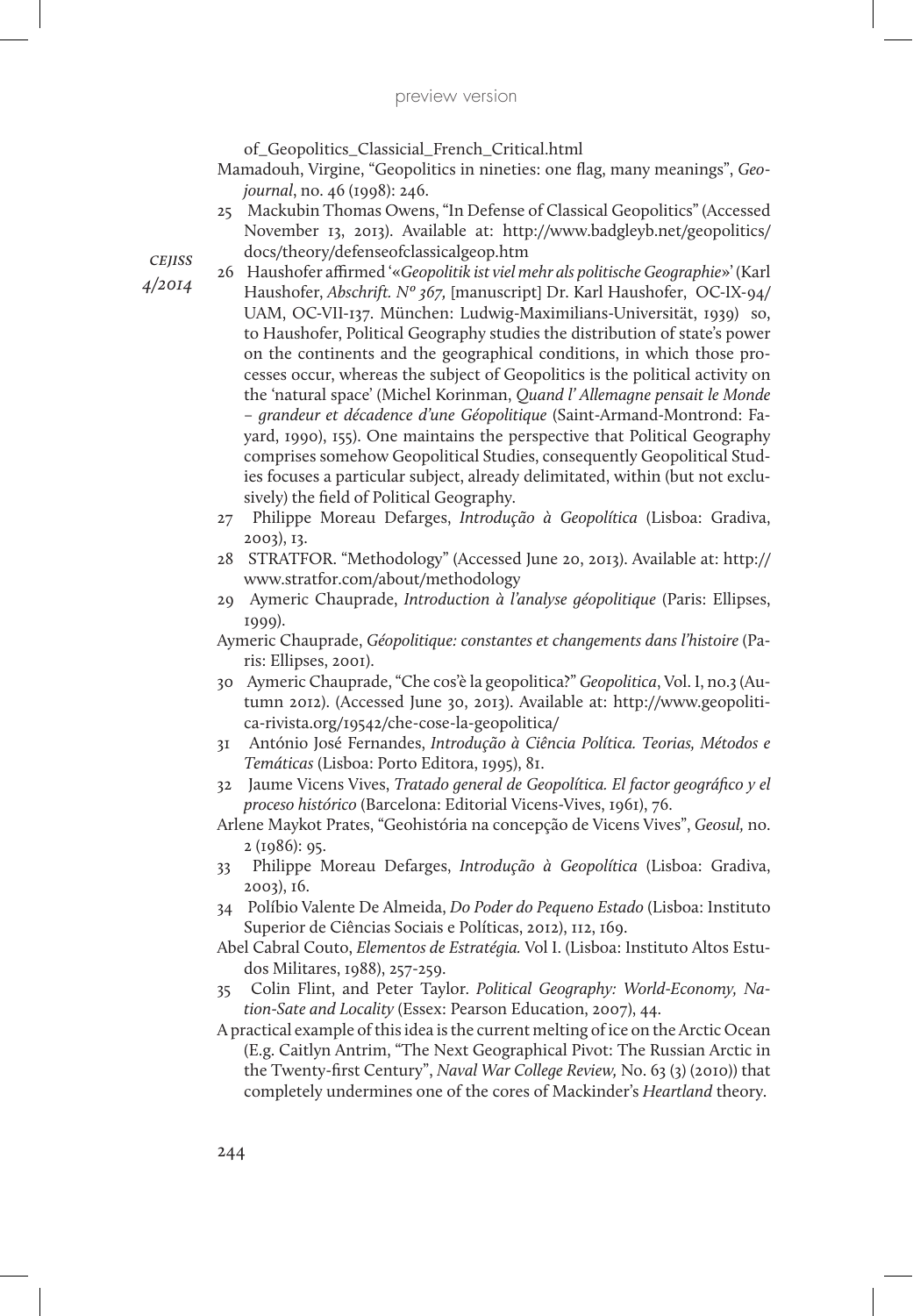- 36 For instance: re-location of Poland, disintegration of Portugal as pluricontinental state, re-unification of Germany.
- 37 Nicholas Spykman, *The Geography of Peace* (New York: Harcourt, Brace & Co., 1944), 41.
- Políbio Valente De Almeida, *Do Poder do Pequeno Estado* (Lisboa: Instituto Superior de Ciências Sociais e Políticas, 2012), 112.
- 38 Martin Glassner, and Chuck Fahrer, *Political Geography* (New Jersey: John Wiley & Sons, Inc., 2004), 9.
- 39 António Marques Bessa, and Carlos Mendes Dias, *O Salto do Tigre Geopolítica aplicada* (Lisboa: Prefácio, 2007), 60.
- 40 Karl Haushofer, "Why Geopolitik?" in *The Geopolitics Reader*, ed. Geróid Ó Tuathail (London: Routledge, 2006), 41.
- 41 António Marques Bessa, and Carlos Mendes Dias, *O Salto do Tigre Geopolítica aplicada* (Lisboa: Prefácio, 2007), 27.
- 42 Speculation is not isolated from the historical and political contexts indeed, i.e., it may be in this domain that influence upon geopolitical studies is produced.
- 43 Colin Flint, and Peter Taylor. *Political Geography: World-Economy, Nation-Sate and Locality* (Essex: Pearson Education, 2007).
- 44 Hence the mistake famously stressed by Robert E. Harkavy that geopolitics is almost everything, consequently almost nothing.
- 45 Geróid Ó Tuathail, *Critical Geopolitics* (Minneapolis: Borderlines, 1996).
- 46 Carlos Mendes Dias, *Geopolítica: Teorização Clássica e Ensinamentos* (Lisboa: Prefácio, 2005), 62.
- Karl Haushofer, *An English Translation and Analysis of Major General Karl Ernst Haushofer's – Geopolitics of the Pacific Ocean: Studies on the Relationship between Geography and History* (Lewistor: The Edwin Mellen Press, 2002), XXIII.
- 47 António Marques Bessa, and Carlos Mendes Dias, *O Salto do Tigre Geopolítica aplicada* (Lisboa: Prefácio, 2007), 24.
- 48 And German School of Geopolitics is a *good* example of that mistake.
- 49 Aymeric Chauprade, *Géopolitique: constantes et changements dans l'histoire* (Paris: Ellipses, 2001).
- 50 António Marques Bessa, *O Olhar de Leviathan. Uma Introdução à Política Externa dos Estados Modernos* (Lisboa: Universidade Autónoma de Lisboa, 2012).
- 51 Hans Morgenthau, *Politics Among Nations* (New York: Afred A. Knopf, 1978).
- 52 This fact is logically compatible with the theoretical core of *possibilism*, in which *Neoclassical* Geopolitics is based on.
- For instance, since 1974, Portugal seems to be an *excellent* example of those circumstances of "geopolitical blindness".
- 53 Colin S. Gray, and Geoffrey Sloan, *Geopolitics, Geography, and Strategy*  (London: Frank Cass, 1999), 1-2.
- 54 Philippe Moreau Defarges, *Introdução à Geopolítica* (Lisboa: Gradiva, 2003), 29.
- 55 Karl Haushofer, "Why Geopolitik?" in *The Geopolitics Reader*, ed. Geróid Ó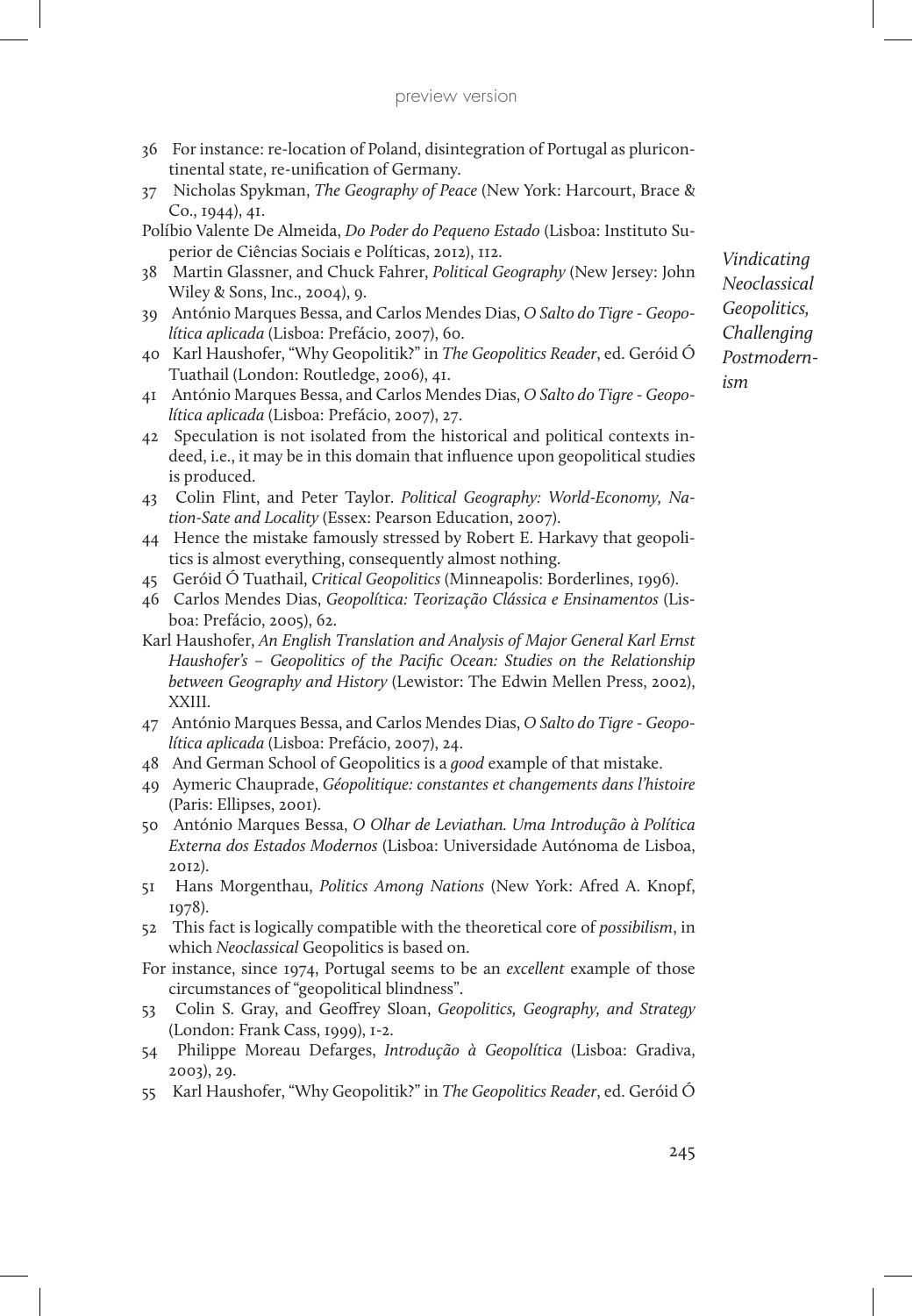Tuathail (London: Routledge, 2006), 41.

- 56 Mamadouh, Virgine, "Geopolitics in nineties: one flag, many meanings", *Geojournal*, no. 46 (1998): 238.
- 57 Nuno Morgado, "In Vindication of Neoclassical Geopolitics. Rediscovering German School of Geopolitics – overcoming Postmodernism". (SVV - *Transformační tendence současných politických systémů*, Prague, Czech Republic, 26th September 2013).
- 58 Taking into account that Marxism is a product of the  $19<sup>th</sup>$  century's positivist context too – in the sense of 'scientification' of every aspect of reality.
	- Evidently, this paper solemnly shields the *Prague Declaration on European Conscience and Communism* - (Accessed November 10, 2013). Available at: http://www.webcitation.org/64otCtAyz – signed by Václav Havel, among others, which called for education and serious academic research in order (among other issues): to cease the promotion of communist ideology, and to underline that class struggle theory has been at the origin of terrible crimes. Moreover, the declaration reminded that crimes of communism were never assessed as crimes against humanity, as Nazi crimes were assessed by the Nuremberg trial. Thus, totalitarianism: never again.
	- 59 Benno Teschke, *The Myth of 1648: Class, Geopolitics and the Making of Modern International Relations* (London: Verso, 2003).

Another example is, generally, Frankfurt School's Critical Theory.

- 60 Karl Haushofer, "Why Geopolitik?" in *The Geopolitics Reader*, ed. Geróid Ó Tuathail (London: Routledge, 2006), 41.
- 61 José Pedro Teixeira Fernandes, *Teorias das Relações Internacionais. Da abordagem clássica ao debate pós-positivista* (Lisboa: Almedina, 2009), 31-42, 129.
- 62 STRATFORvideo. "George Friedman and Robert D. Kaplan on Geopolitical Forecasting (Agenda)". (Accessed July 1, 2013). Available at: http://www. youtube.com/watch?v=vzZ9Bt\_j2NI
- 63 Aleksandr Dugin, *Teoria do Mundo Multipolar* (E.U.: Instituto de Altos Estudos em Geopolítica & Ciências Auxiliares, 2012), 53.
- 64 António José Fernandes, *Introdução à Ciência Política. Teorias, Métodos e Temáticas* (Lisboa: Porto Editora, 1995), 57.
- 65 Mark Blacksell, *Political Geography* (New York: Routledge, 2006), 7.
- 66 Michael Heffernan, *The Meaning of Europe: Geography and Geopolitics*  (London: Arnold, 1998).
- 67 Hans Morgenthau, *Politics Among Nations* (New York: Afred A. Knopf, 1978), 117.
- 68 Robert D. Kaplan, *The revenge of geography: what the map tells us about coming conflicts and the battle against fate* (New York: Random House, 2012).
- Nick Megoran, "Guest Editorial", *Political Geography,* no 29 (2010).
- 69 The allusion applies directly to German History in 1930's /40's.
- 70 Jaume Vicens Vives, *Tratado general de Geopolítica. El factor geográfico y el proceso histórico* (Barcelona: Editorial Vicens-Vives, 1961), 75.
- Carlos Mendes Dias, *Geopolítica: Teorização Clássica e Ensinamentos* (Lisboa: Prefácio, 2005), 87-88.
- 71 '*Questo o è un addebito da parte di chi non ha capito o non vuol capire, o una distorsione, un abuso di chi crede d'aver individuato un nuovo "determinismo"*'

*cejiss*

*4/2014*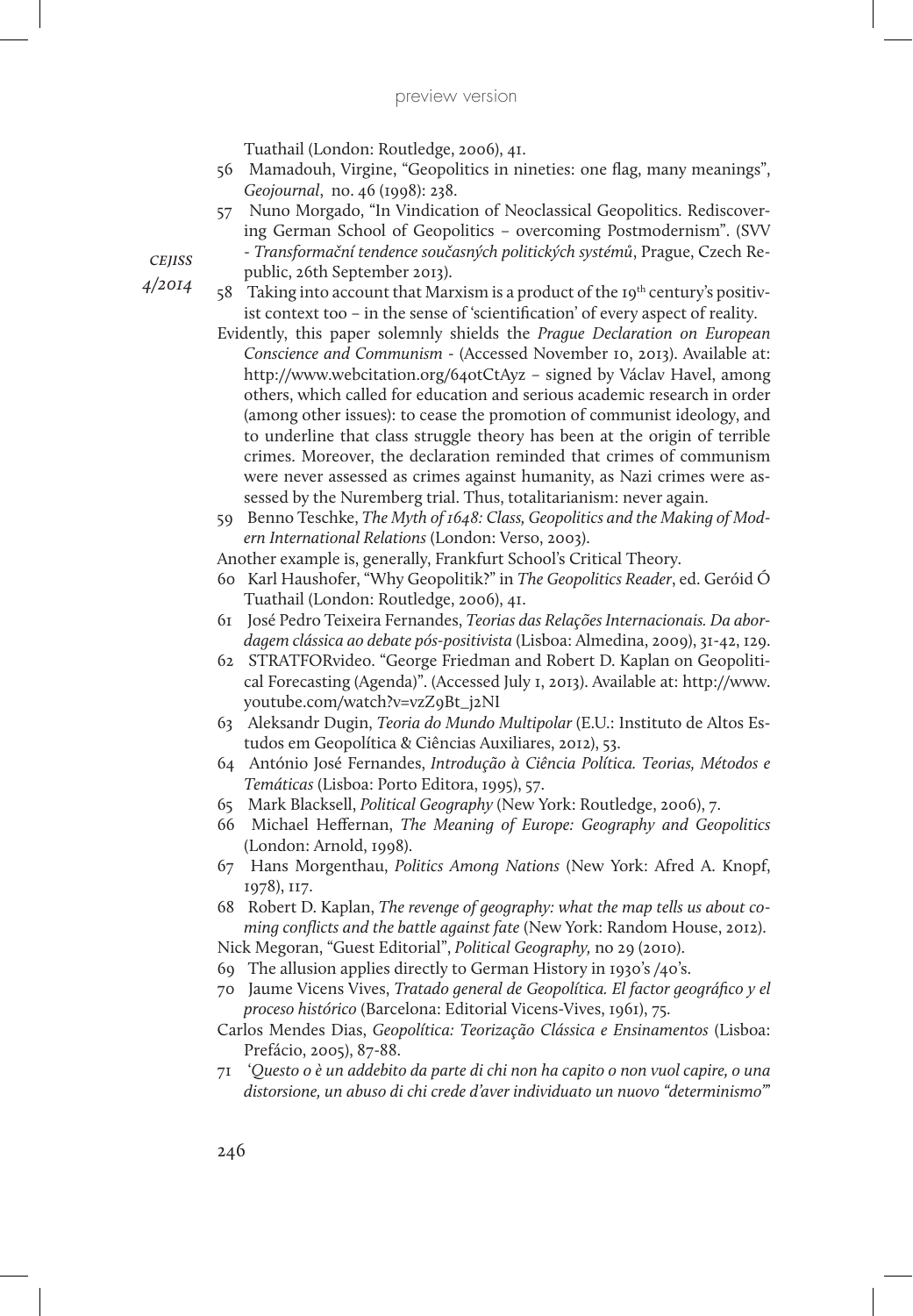- Enrico Galoppini, "La Geopolitica è "immorale"? Note su alcune obiezioni all'approccio geopolítico", *Eurasia,* (Accessed June 13, 2013) Available at: http://www.eurasia-rivista.org/la-geopolitica-e-immorale-note-su-alcune-obiezioni-allapproccio-geopolitico/15327/

- Determinism is also easily understandable, for instance, from the adage by Bonapart '*La politique d'un état est dans sa géographie*'. Such approach should be rejected since geography may be ignored by politics at some extent.
- 72 Which include, for instance: 'principles of civilization', 'willpower', and 'constraints in the relation between people and soil'.
- 73 Karl Haushofer, Bayerisches Ludwig-Maximilians-Universität zu München. *Probe-Vorlesung des Dr.Phil. Karl Hauhofer.* [manuscript] Dr. Karl Haushofer, OC-VII-137. München: Ludwig-Maximilians-Universität, 1919.
- 74 Aymeric Chauprade, "Che cos'è la geopolitica?" *Geopolitica*, Vol. I, no.3 (Autumn 2012). (Accessed June 30, 2013). Available at: http://www.geopolitica-rivista.org/19542/che-cose-la-geopolitica/
- 75 Klaus Dodds and David Atkinson, eds. *Geopolitical Traditions. A century of geopolitical thought* (London: Routledge, 2000), 46.
- 76 Nuno Morgado, "Portugal, Russia and a conceivable Lusophone block a geopolitical opportunity", *Maria Sciencia Scientific e-Journal,* no. 6 (Summer 2013).
- Nuno Morgado, "Japan and Russia: alternative geopolitics within a multipolar international context", *Geopolitica.* Vol. 2, no. 2/3 (Summer-Autumn 2013).
- 77 As Gunther Hellman putted it. Peter D. Feaver, Gunther Hellman, Randall L. Schweller, Jeffery W. Taliaferro, William C. Wohlforth, Jeffery W. Lergo and Andrew Moravcsik, "Correspondence: Brother, Can You Spare a Paradigm? (Or Was Anybody Ever a Realist?)", *International Security* Vol. 25, No. 1 (Summer 2000): 173.
- 78 Everett Dolman, *Astropolitic: Classical Geopolitics in the Space Age* (London: Frank Cass Publishers, 2002), 52-53.
- 79 Jaume Vicens Vives, *Tratado general de Geopolítica. El factor geográfico y el proceso histórico* (Barcelona: Editorial Vicens-Vives, 1961), 172.
- 80 Jaume Vicens Vives, *Tratado general de Geopolítica. El factor geográfico y el proceso histórico* (Barcelona: Editorial Vicens-Vives, 1961), 158.
- 81 Michel Foucher, *Fronts et Frontières, un tour du monde géopolitique* (Paris: Fayard, 1988), 10.
- 82 Karl Haushofer, "Defense of German Geopolitics" in: *The Geopolitics Reader*, ed. Geróid Ó Tuathail (London: Routledge, 2006), 54.
- 83 John J. Mearsheimer, *The Tragedy of Great Power Politics* (New York: W. W. Norton & Company, Inc., 2001).
- 84 Nuno, Morgado, "Maritime Spatial Planning as element of Geopolitics of the Sea", *Maria Sciencia Scientific e-Journal*, no. 4 (Autumn 2012).
- 85 Huntington is carefully quoted, since the choice of a *single cause* to explain reality was already criticized.
- Samuel Huntington, "The clash of civilizations?" *Foreign Affairs,* Vol. 72, Nº 3 (Summer 1993).
- 86 John Agnew, Katharyne Mitchell and Geróid Ó Tuathail, eds, *A Companion to Political Geography* (Oxford: Blackwell, 2008), 195.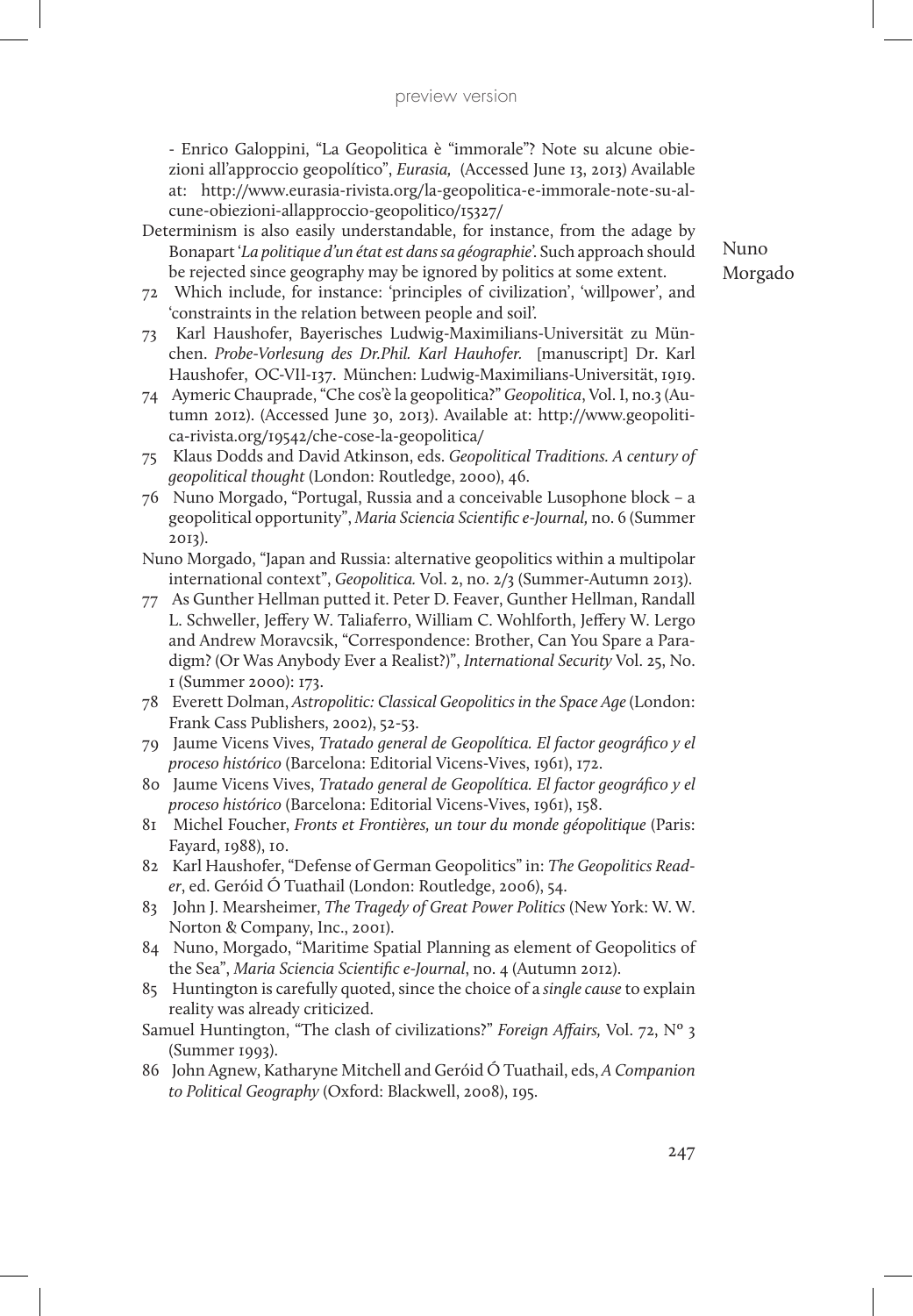- 87 Philippe Moreau Defarges, *Introdução à Geopolítica* (Lisboa: Gradiva, 2003), 85.
- 88 Aleksandr Dugin, *Teoria do Mundo Multipolar* (E.U.: Instituto de Altos Estudos em Geopolítica & Ciências Auxiliares, 2012).
- 89 José Pedro Teixeira Fernandes, "Da Geopolítica clássica à Geopolítica pós-moderna: entre a ruptura e a continuidade", *Política Internacional*, 24,

(Autumn 2002), 3. (Accessed June 16, 2013). Available at : http://www.jptfernandes.com/resources/GeopoliticaClassicaPos\_Moderna.pdf

- EnerGeoPolitics, "Neo-classical geopolitics in practice", (Accessed November 14, 2013). Available at : http://energeopolitics.com/2013/08/07/neo-classical-geopolitics-in-practice/
- 90 Friedrich Ratzel, *Das Meer Als Quelle Der Völkergrösse: eine Politische-Geographische Studie* (Charleston: Nabu Press, 2010).
- Michael Romancov, "World Ocean as Future "Battlefield" of (Super)Powers: Case Study of Indian Ocean" (3rd Annual Geopolitical Conference – *Strategic and Geopolitical Issues in the Contemporary World: Geopolitics of 21st Century: Conflict or Copperation?* Prague, Czech Republic, 15th September 2013).
- 91 George Friedman, "Intelligence *vs* Journalism", *Stratfor Global Intelligence,*  (Accessed July 8, 2013). Available at: http://app.response.stratfor.com/e/es- ?s=1483&e=711045&elq=e054f18f67de4feebc38c4a643f4a4d9
- 92 Nuno Morgado, "Neo-Eurasianism: strategic conception of Russia, among History and Geopolitics" (RPSA *6th All-Russian Congress of Political Science: Russia in the Global World: Institutions and Strategies of Political Interaction,*  Moscow, Russia, 22-24 November 2012).
- 93 Nuno Morgado, *Império Germânico: desígnio anulado ou a renascer? Uma perspectiva geopolítica*. M.A. (Instituto Superior de Ciências Sociais e Políticas, Universidade Técnica de Lisboa, 2011).
- 94 Who, currently, is incumbent of German Foreign Affairs again.
- 95 Nuno Morgado, "Ex-*Jugoslávia*: a regra da Europa ou a excepção dos Balcãs?" *Finis Mundi, Journal of metapolitics, history & culture*, no. 6 (Winter 2013).
- 96 Nuno, Morgado, "Maritime Spatial Planning as element of Geopolitics of the Sea", *Maria Sciencia Scientific e-Journal*, no. 4 (Autumn 2012).

97 Mircea Eliade, *Os Romenos – Latinos do Oriente* (Braga: Nova Veja, 2007).

- Nuno Morgado, *O Arco da Latinidade uma perspectiva historico-cultural da Roménia* (Madrid: Bubok, 2010).
- 98 Nuno Morgado, "Water and Geopolitics in Central Asia An outlook from Ferghana Valley" (ALADAA 14<sup>th</sup> International Congress: Asia y África; Cone*xiones, intercambio y nuevos abordajes académicos desde América Latina,* La Plata, Buenos Aires, Argentina, 13<sup>th</sup> -17<sup>th</sup> August 2013).
- 99 Martin Glassner, *Political Geography* (New York: John Wiley & Sons, Inc., 1996), 326.
- 100 Although that event also ruined an original pillar of Mackinder's own doctrine: the classical opposition Sea Power/Land Power.
- 101 Elsewhere ("Japan and Russia: alternative geopolitics within a multipolar international context", *Geopolitica.* Vol. 2, no. 2/3 (Summer-Autumn 2013):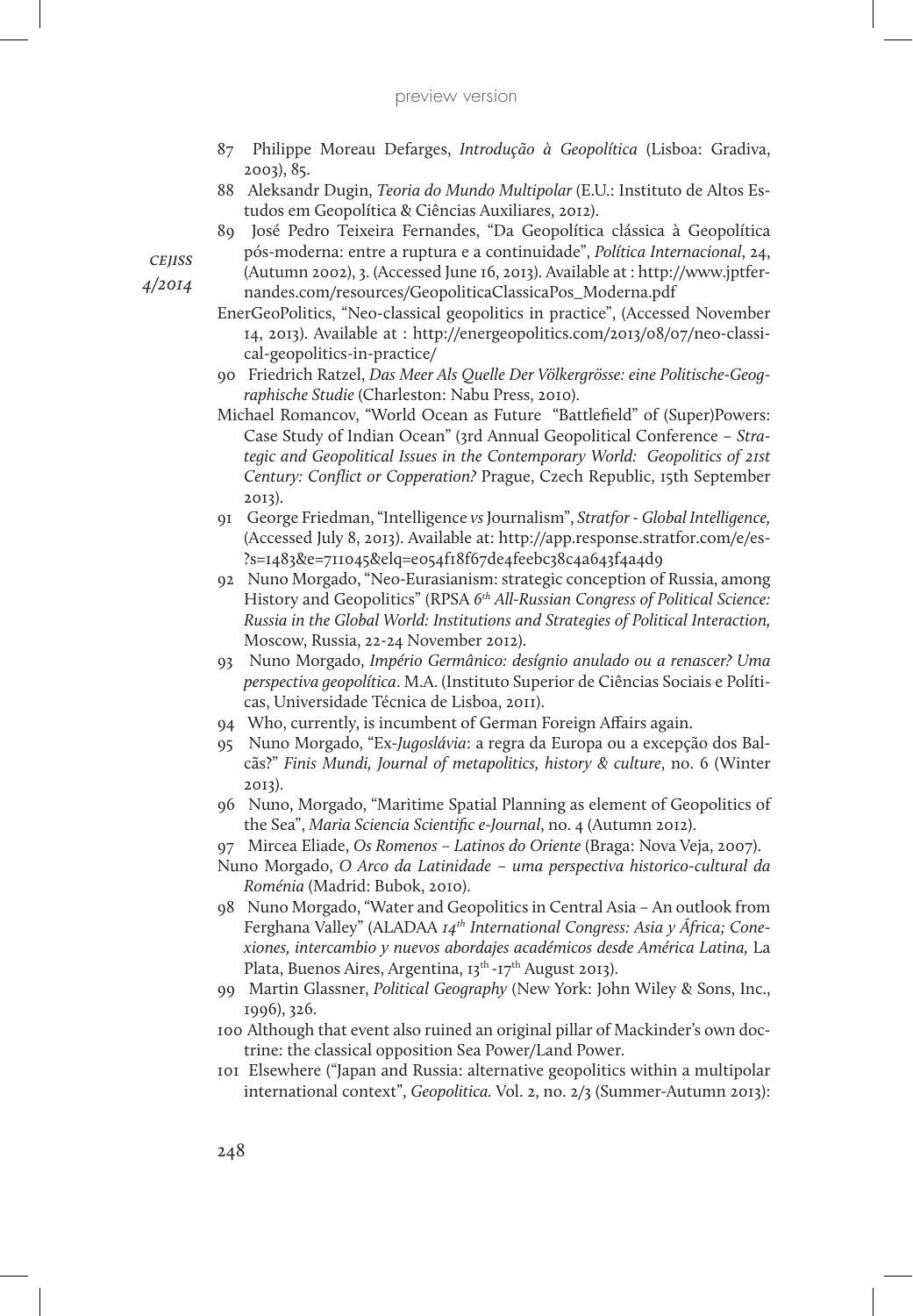125), the author identified several historical examples of alliance between tellurocratic and thalassocratic states of Europe.

- 102 Antonsich, Marco. "Dis-placing or re-placing hegemonic geopolitical discourse? Reading/writing Gearóid Ó Tuathail's 'critical geopolitics'", *Academia.edu*, (Accessed July 4, 2013). Available at: http://academia. edu/2286337/Dis-placing or replacing hegemonic geopolitical discourse\_Reading\_writing\_Gearoid\_O\_Tuathails\_critical\_geopolitics
- James Der Derian, *On Diplomacy: A Genealogy of Western Estrangement* (USA: Blackwell Pub, 1991).
- 103 José Pedro Teixeira Fernandes, *Teorias das Relações Internacionais. Da abordagem clássica ao debate pós-positivista* (Lisboa: Almedina, 2009), 122.
- 104 Joe Painter and Alex Jeffrey, *Political Geography* (London: SAGE, 2009), 206.
- 105 As it was pointed out by Alaerte Antonio Contini ("Da Geopolítica Clássica à Geopolítica Crítica" (Accessed November 20, 2013). Available at: http:// www.ambito-juridico.com.br/site/index.php?n\_link=revista\_artigos\_leitura&artigo\_id=9954), not only Critical Geopolitics is based on Michel Foucault's ideas, but it is also based on Antonio Gramsci's thoughts, truly an authority of cultural [neo-] Marxism that aims to denounce «oppressive ideological instruments» (– Antonio Gramsci, *Cadernos do Cárcere* (Accessed November 20, 2013). Available at: http://www.rabaneda.adv. br/download/Ci%C3%AAncias%20Pol%C3%ADticas/Gramsci-Cadernos-Do-Carcere-Vol-I.pdf).
- Antonsich, by its side, stresses that Marxist influence on Ó Tuathail is unclear. Antonsich, Marco, "Dis-placing or re-placing hegemonic geopolitical discourse? Reading/writing Gearóid Ó Tuathail's 'critical geopolitics'", *Academia.edu*, (Accessed July 4, 2013), 28, Available at: http://academia. edu/2286337/Dis-placing\_or\_replacing\_hegemonic\_geopolitical\_discourse Reading writing Gearoid O Tuathails critical geopolitics
- 106 Joe Painter and Alex Jeffrey, *Political Geography* (London: SAGE, 2009), 203.
- 107 Colin Flint and Peter Taylor, *Political Geography: World-Economy, Nation-Sate and Locality* (Essex: Pearson Education, 2007), 42.
- 108 Geróid Ó Tuathail and Simon Dalby, eds, *Rethinking Geopolitics* (London: Routledge, 1998).
- Antonsich, Marco. "Dis-placing or re-placing hegemonic geopolitical discourse? Reading/writing Gearóid Ó Tuathail's 'critical geopolitics'", *Academia.edu*, (Accessed July 4, 2013). Available at: http://academia.edu/2286337/Dis-placing\_or\_replacing\_hegemonic\_geopolitical\_discourse\_Reading\_writing\_ Gearoid\_O\_Tuathails\_critical\_geopolitics
- 109 Geróid Ó Tuathail, *Critical Geopolitics* (Minneapolis: Borderlines, 1996).
- 110 Martin Glassner and Chuck Fahrer, *Political Geograph* (New Jersey: John Wiley & Sons, Inc., 2004), 284.
- 111 Hans Morgenthau, *Politics Among Nations* (New York: Afred A. Knopf, 1978).
- 112 Geróid Ó Tuathail, *Critical Geopolitics* (Minneapolis: Borderlines, 1996), 108-109.